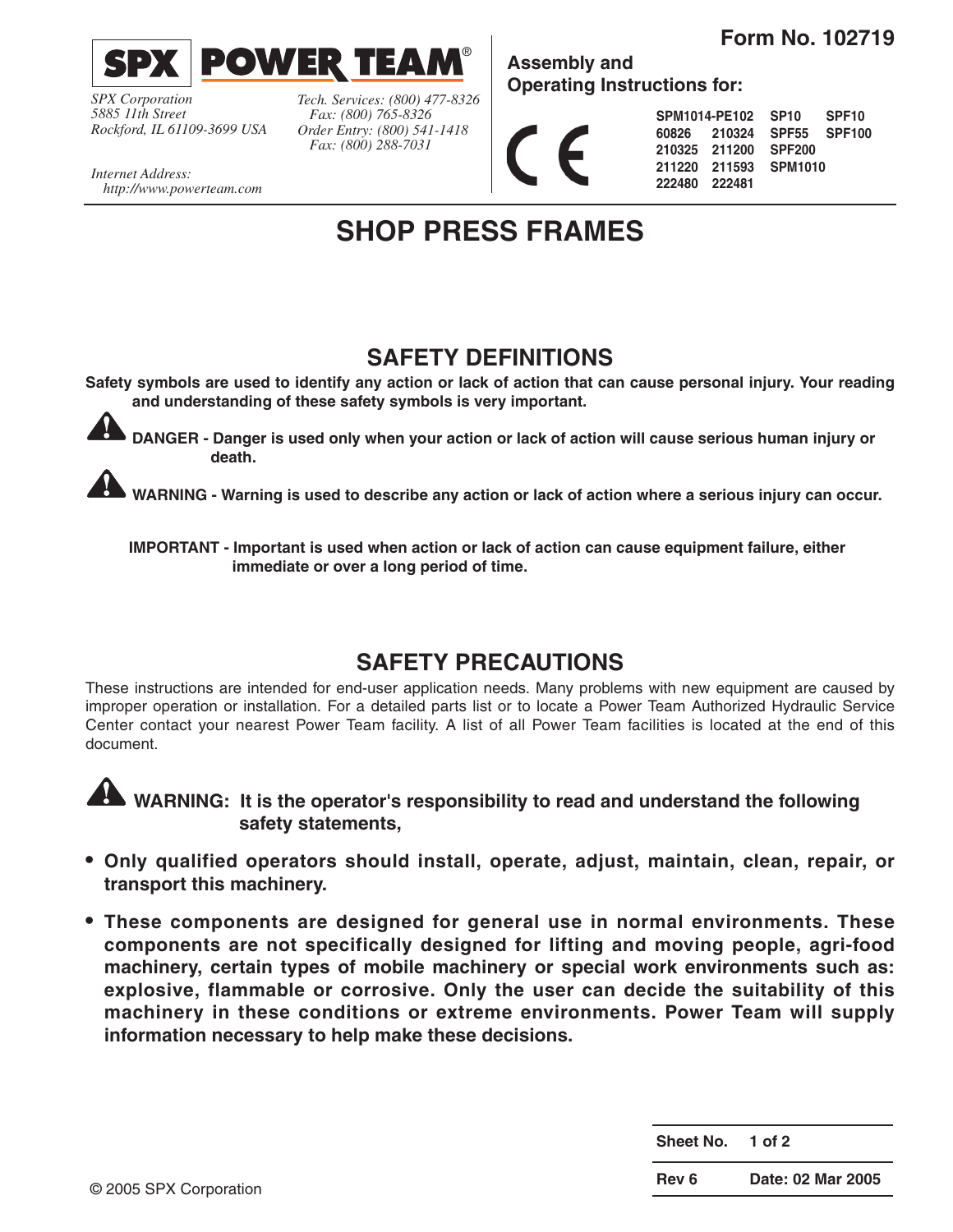## **SAFETY PRECAUTIONS - CONTINUED**



**WARNING: To help prevent personal injury,**

#### **GENERAL**

- **• ALWAYS read and carefully follow the operating instructions and safety precautions before assembling or using this press. Most problems with new equipment are caused by incorrect operation or assembly.**
- **• Read and carefully follow the operating instructions and safety precautions for the pump and cylinder used with this press.**
- **• Presses can exert extremely high forces at moderate hydraulic pump pressures. If you have any questions concerning how much force is exerted at a given pressure, contact your nearest Power Team facility (see listing at the end of this document).**

#### **SET-UP**

- **• The owner/operator of this press must see that it is installed and operated according to federal (OSHA), state, local European (EU), and other safety standards where applicable.**
- **• Install the press in an isolated area, or shield the press, and/or wrap the workpiece in a safety blanket to minimize danger to others. Hydraulic pressure can cause materials to break, possibly resulting in personal injury due to flying objects, falling objects, shifting loads and other hazards.**
- **• This press is designed for shop maintenance applications. Guards, enclosures, monitors, interlocks, controls, restraints, and other devices must be used by the owner/operator when this press is used for specific applications with hazards best known by the owner/operator. For information regarding other applications, contact your nearest Power Team facility (see listing at the end of this document).**
- **• Additions of specific safety equipment, such as permanent enclosures, guards or shields, light curtains, etc., to the press must be on separate, free-standing structures, or clamped to the press frame without cutting, drilling, welding or otherwise modifying the press structure or affecting it's function. Such modifications can cause equipment damage and/or personal injury.**
- **• Modifications to the structure and function of this press are not permitted, voids the warranty, may cause personal injury, and voids the Declaration of Incorporation.**
- **• Any press accessories, fixtures, plates, or special equipment used with the press must have a maximum tonnage rating equal to or higher than the maximum tonnage rating of the press, or breakage and possible injury can occur.**
- **• The owner/operator of the press must ensure that all safety-related decals are installed, maintained, and replaced if they become hard to read.**

#### **OPERATION**

- **• The press operator and anyone within sight of the press must wear protective eyewear that meets the requirements of OSHA, ANSI Z87.1, or applicable EU standards.**
- **• It is the owner/operator's responsibility to use appropriate guarding to contain any pieces that might break or fly apart when applying force. For added protection, always wrap the workpiece in a protective blanket before applying force. Contact your nearest Power Team facility (see listing at the end of this document) for more information about protective blankets.**
- **• Keep hands out of the work area during a pressing operation.**
- **• Workpieces must be well supported and aligned so that cylinder/ram force is straight, and parts being pressed cannot slip out or break.**
- **• Use caution when loading and unloading the press.**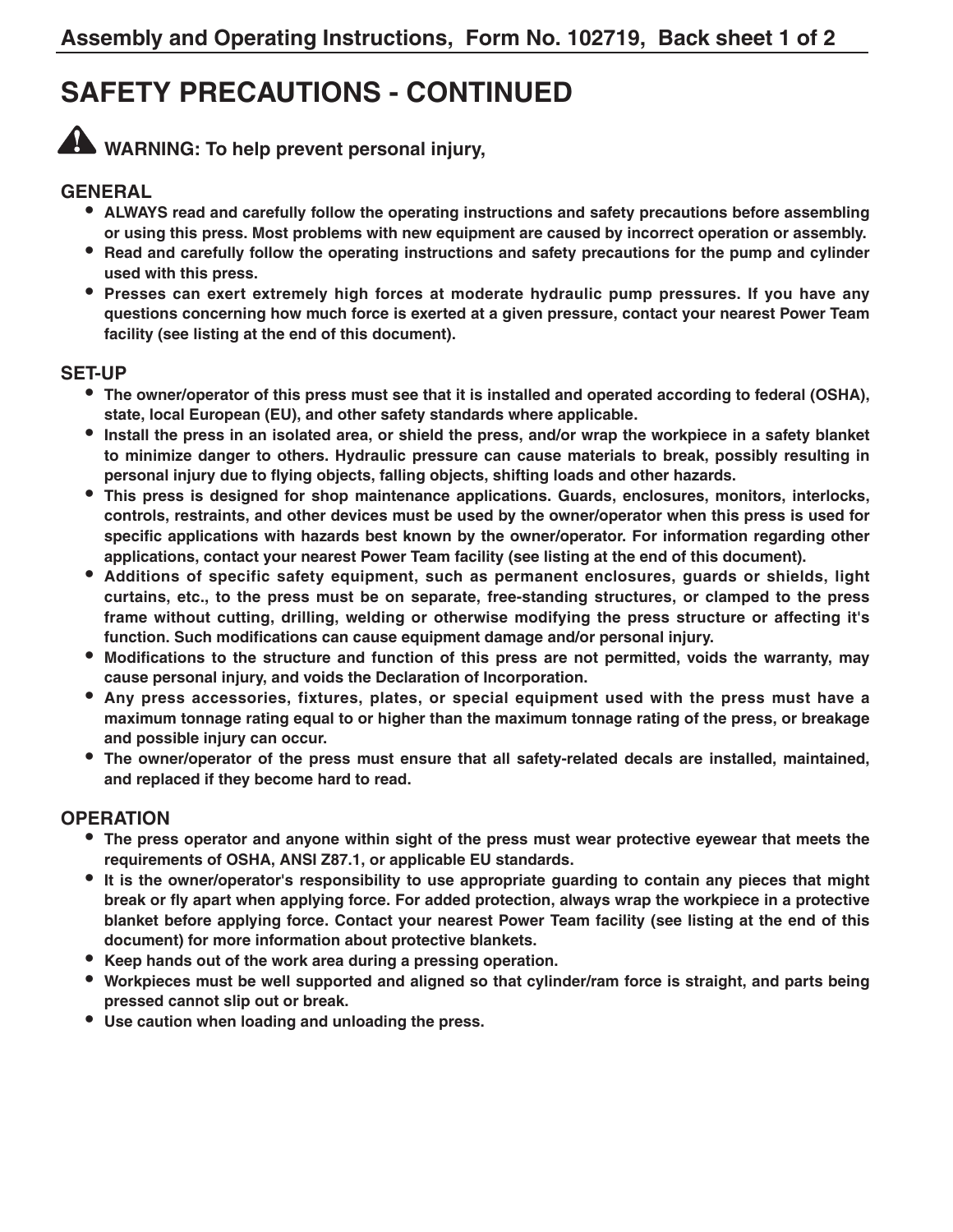## **STANDARD OPERATING PROCEDURES FOR HYDRAULIC SHOP FORCING PRESSES**

#### **RAISING AND LOWERING THE BOLSTER**

#### **WARNING: To help prevent personal injury,**

- **•** To prevent accidental slippage, do not apply hydraulic force or place work pieces on the press bed until bolster support pins are in place and, on models which use a winch and cable lift system, all cables are slack.
- **•** Remove the work piece or load before moving the bolster to prevent cable breakage.
- **•** When raising or lowering the bolster, place one support pin all the way through each front and back upright in the highest hole under the bolster that will not interfere with the new bolster position. Remove your hands from the support pins after the pins are in place. Failure to do so can result in personal injury if the bolster falls.
- **•** When raising the bolster, leave the support pins in place until the bolster is raised to its new position. Remove your hands from the support pins after the pins are in place. Failure to do so can result in personal injury if the bolster falls.
- **•** Keep hands, feet, legs and other body parts out from underneath the bolster, load or work piece. Failure to do so can result in personal injury.
- **•** On models which use a winch and cable lift system, inspect the entire length of the lifting cables at least every three months, and replace cables that appear frayed, worn, or crushed. The cables must run on the pulleys easily, and the pulleys must be free to turn. Correct cable maintenance helps prevent accidental cable breakage.
- Inspect the entire press assembly before each use. Repair or replace worn or damaged components. Tighten loose fasteners.

Refer to any operating instructions included with this product for detailed information about operation, testing, disassembly, reassembly, and preventive maintenance.

Items found in this parts list have been carefully tested and selected. **Therefore: Use only genuine replacement parts!**

Additional questions can be directed to our Technical Services Department.

| <b>Sheet No.</b> | 2 of 2 |  |
|------------------|--------|--|
|                  |        |  |

**Rev 6 Date: 02 Mar 2005**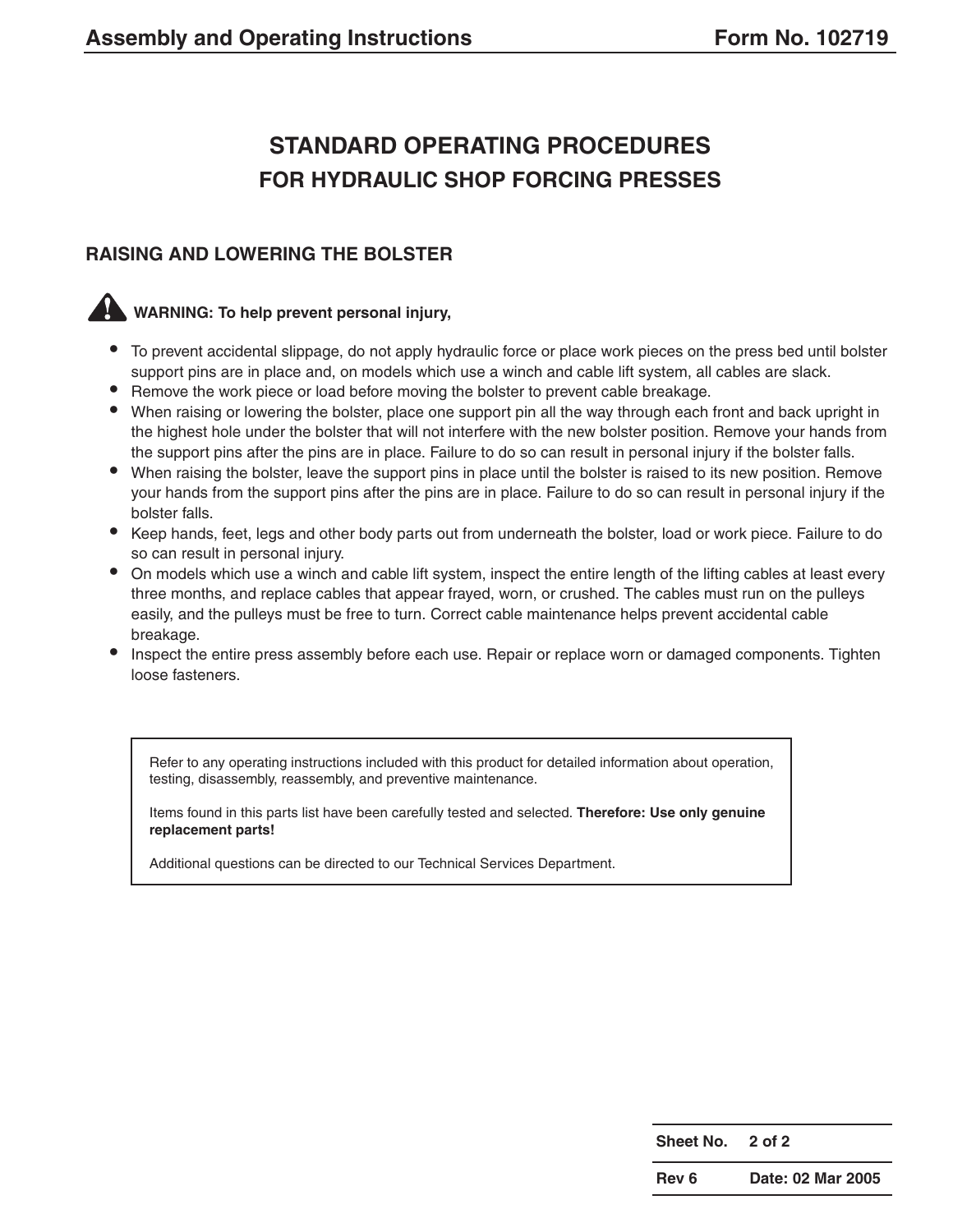### **POWER TEAM FACILITIES**





*SPX Corporation-Fluid Power 5885 11th Street Rockford, IL 61109-3699 USA Telephone: 1-815-874-5556 FAX: 1-815-874-7853*

*Cust. Service/Order Entry Tel: 1-800-541-1418 FAX: 1-800-288-7031 E-mail: info@fluidpower.spx.com*

*Technical Services Tel: 1-800-477-8326 FAX: 1-800-765-8326*

# **CERTIFIED** *CHINA*

*212 Jiang Ning Road CATIC Tower 23C Shanghai 200041, China Tel: 86 (21) 5289 5858 FAX: 86 (21) 5289 5866*

*E-mail: info.asia@fluidpower.spx.com*



*7 Gul Circle Singapore 629563 Singapore Tel: (65) 6265-3343 FAX: (65) 6265-6646 E-mail: info.asia@fluidpower.spx.com*



*EUROPE Albert Thijsstraat 12 6471 WX Eygelshoven Netherlands Tel: 31 (45) 5678877 FAX: 31 (45) 5678878 E-mail: info.europe@fluidpower.spx.com*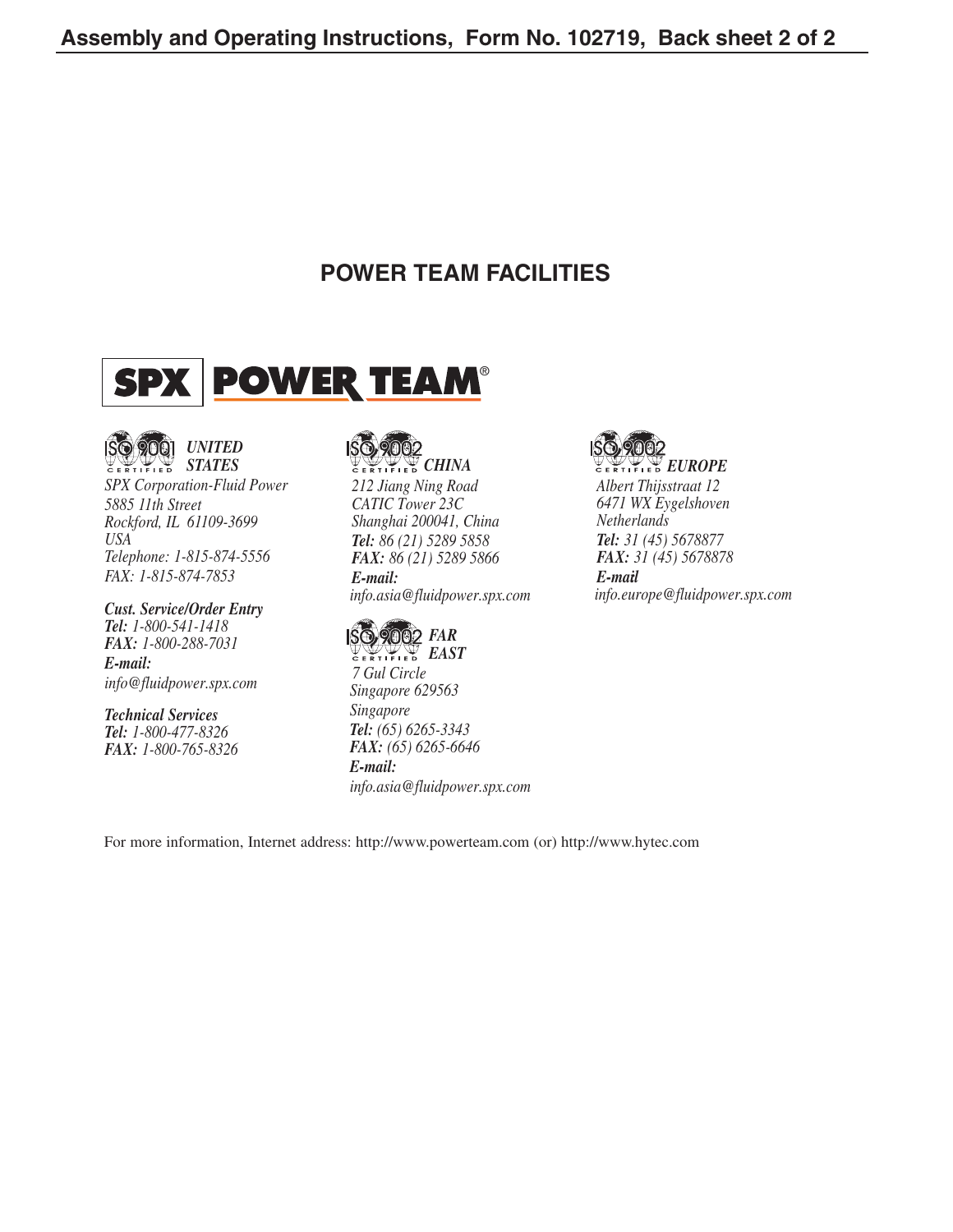**Form No. 102719F**



*SPX Corporation 5885 11th Street Rockford, IL 61109-3699 USA*

*Tech. Services: (800) 477-8326 Fax: (800) 765-8326 Order Entry: (800) 541-1418 Fax: (800) 288-7031*

**Instructions de montage et d'utilisation de :**

| SPM1014-PE102 SP10 SPF10 |                      |                           |  |
|--------------------------|----------------------|---------------------------|--|
|                          |                      | 60826 210324 SPF55 SPF100 |  |
|                          | 210325 211200 SPF200 |                           |  |
|                          |                      | 211220 211593 SPM1010     |  |
| 222480 222481            |                      |                           |  |

*Internet Address: http://www.powerteam.com*

## **BATIS DE PRESSES D'ATELIER**

## **EXPLICATIONS CONCERNANT LA SECURITE**

**Des symboles de sécurité sont utilisés pour identifier toute action ou absence d'action susceptible d'entraîner des blessures. Il est extrêmement important de lire la description de ces symboles et de veiller à bien comprendre leur signification.**



**DANGER - Le symbole Danger n'est utilisé que lorsqu'une action ou absence d'action entraînera des blessures graves, voire mortelles.**

**AVERTISSEMENT - Le symbole Avertissement est utilisé pour décrire toute action ou absence d'action susceptible d'entraîner des blessures graves.**

**IMPORTANT - Important est utilisé lorsqu'une action ou absence d'action peut provoquer une panne du matériel immédiatement ou à l'issue d'un long délai.**

### **MESURES DE SECURITE**

Les instructions qui suivent s'adressent à l'utilisateur final. Nombreux sont les problèmes rencontrés avec un matériel neuf qui sont dûs à une utilisation ou installation incorrecte. Pour une liste détaillée des pièces ou l'adresse d'un centre d'entretien de matériel hydraulique agréé Power Team, s'adresser à l'établissement Power Team le plus proche. Une liste de ces établissements figure à la fin du présent document.

**AVERTISSEMENT : Il incombe à l'opérateur de lire et de veiller à bien comprendre les observations suivantes concernant la sécurité.**

- **• Seuls des opérateurs qualifiés doivent installer, faire fonctionner, régler, entretenir, nettoyer, réparer ou transporter ces machines.**
- **• Ce matériel est conçu pour un usage courant dans des conditions normales. Il ne l'est pas spécialement pour soulever et transporter des personnes, des machines utilisées dans les industries agro-alimentaires et certains types de machines mobiles, ni pour être utilisés dans des conditions spéciales telles que des atmosphères explosives, inflammables ou corrosives. Seul l'utilisateur peut déterminer l'adaptation de cette machine à ces conditions extrêmes d'exploitation. Power Team lui fournira les informations dont il aura besoin pour prendre sa décision.**

| Page No. | 1/2               |
|----------|-------------------|
| Rév. 2   | Date: 15 Feb 2005 |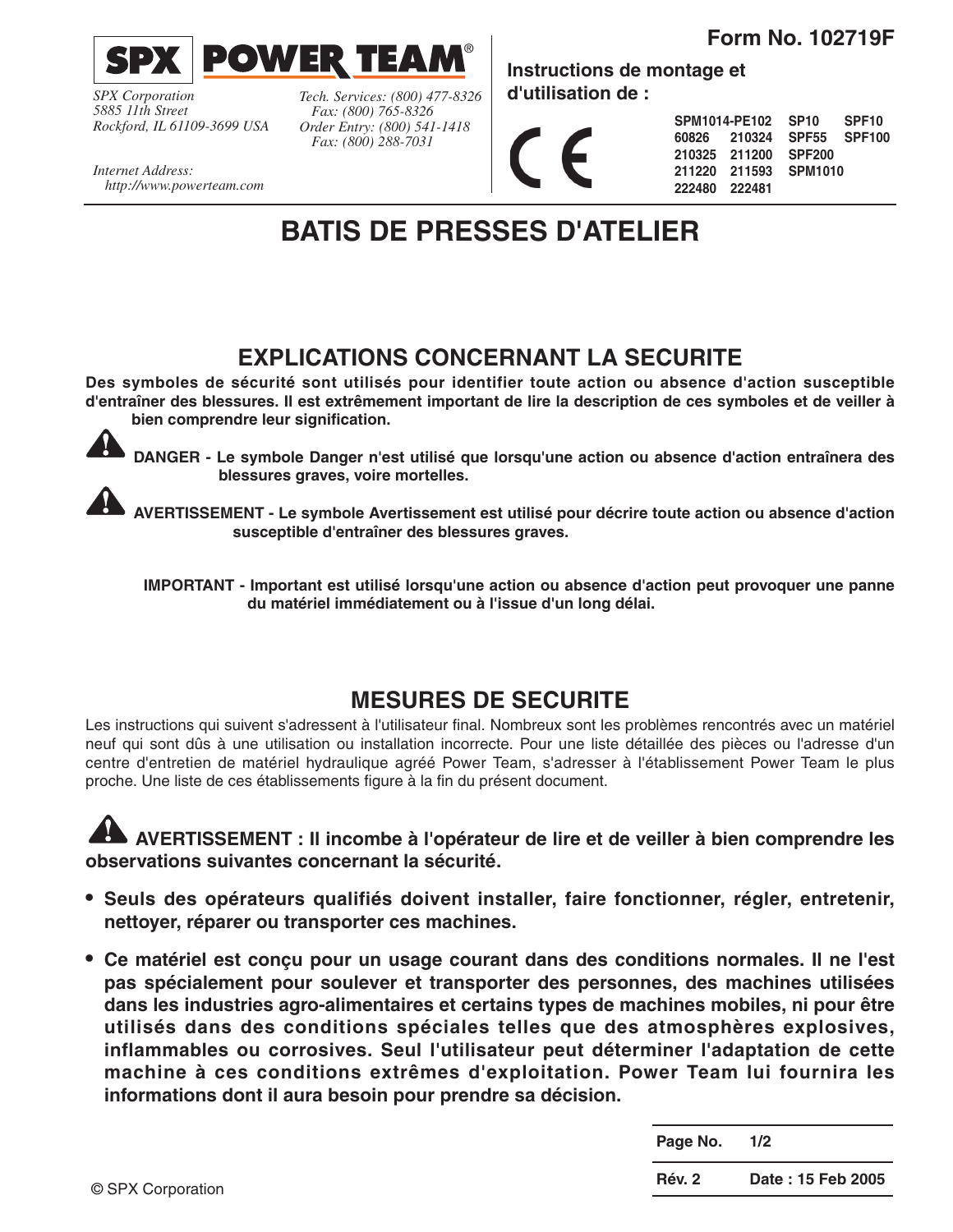## **MESURES DE SECURITE - SUITE**

**AVERTISSEMENT : Pour prévenir toute blessure,**

#### **GENERALITES**

- **• TOUJOURS lire et suivre à la lettre les instructions d'utilisation et conseils de sécurité avant de monter ou d'utiliser cette presse. La plupart des problèmes rencontrés avec un matériel neuf sont dûs à une utilisation ou à un montage incorrect.**
- **• Lire et suivre à la lettre les instructions d'utilisation et conseils de sécurité applicables à la pompe et au vérin dont est équipée cette presse.**
- **• Les presses peuvent exercer des pressions extrêmement élevées à des pressions modérées de pompe hydraulique. Pour toute question concernant la force exercée à une pression donnée, s'adresser à l'établissement Power Team le plus proche (voir la liste figurant à la fin du présent document).**

#### **INSTALLATION**

- **• Le propriétaire/opérateur de cette presse doit s'assurer qu'elle est installée et exploitée selon les normes fédérales (OSHA), celles de l'Etat, les normes européennes locales (EU) et autres normes de sécurité applicables.**
- **• Installer la presse dans un endroit isolé ou l'entourer d'écrans et/ou envelopper la pièce dans une couverture protectrice pour minimiser les risques qu'elle fait courir au reste du personnel. La pression hydraulique risque de provoquer la rupture des matériaux, ce qui peut entraîner des blessures dues à la projection ou à la chute d'objets, à un déplacement de charge ou à d'autres dangers.**
- **• Cette presse est conçue pour l'entretien de pièces en atelier. Le propriétaire/opérateur doit utiliser des écrans, enceintes, contrôleurs, enclenchements, commandes, dispositifs de retenue et autres lorsqu'il exploite la presse dans des applications particulières dont il connaît parfaitement les dangers. Pour des informations concernant d'autres applications, s'adresser à l'établissement Power Team le plus proche (voir la liste figurant à la fin du présent document).**
- **• L'ajout à la presse d'un équipement de sécurité spécial, tels que enceintes, écrans de différents types, barrages photoélectriques, etc. à demeure doit se faire sur des structures autonomes distinctes ou par fixation au bâti de la presse sans couper, percer, souder ni autrement modifier l'armature de celle-ci ni affecter son fonctionnement. Le matériel risque d'être endommagé à la suite de telles modifications, qui peuvent également être à l'origine de dégâts matériels et/ou de blessures.**
- **• Il est interdit de modifier l'armature et le fonctionnement de cette presse. Ceci pourrait entraîner des blessures et annulerait la garantie et la déclaration de conformité.**
- **• Tout accessoire, support, plaque ou équipement spécial utilisé avec la presse doit avoir une capacité nominale égale ou supérieure à la capacité nominale maximum de la presse pour éviter tout risque de rupture et de blessures.**
- **• Le propriétaire/opérateur de la presse doit s'assurer que tous les autocollants liés à la sécurité sont en place, maintenus en bon état et remplacés s'ils deviennent difficiles à lire.**

#### **UTILISATION**

- **• L'opérateur et toute personne pouvant voir la presse doivent porter des lunettes de protection conforme aux normes OSHA, ANSI Z87.1-1968 ou aux normes EU applicables.**
- **• Il incombe au propriétaire/opérateur d'utiliser des écrans adaptés pour assurer une protection contre les pièces susceptibles de se casser et d'être projetées lorsqu'une force est exercée. Pour assurer une protection supplémentaire, toujours envelopper la pièce dans une couverture protectrice avant d'exercer une force. S'adresser à l'établissement Power Team le plus proche (voir la liste à la fin du présent document) pour des informations complémentaires sur ces couvertures.**
- **• Ne pas approcher les mains de la zone de travail lorsque la presse est en marche.**
- **• Les pièces doivent être bien soutenues et alignées, de façon à ce que la force du vérin/coulisseau s'exerce en ligne droite et à ce que les pièces en cours de formage ne puissent s'échapper ou casser.**
- **• Faire preuve de prudence pour charger et décharger la presse.**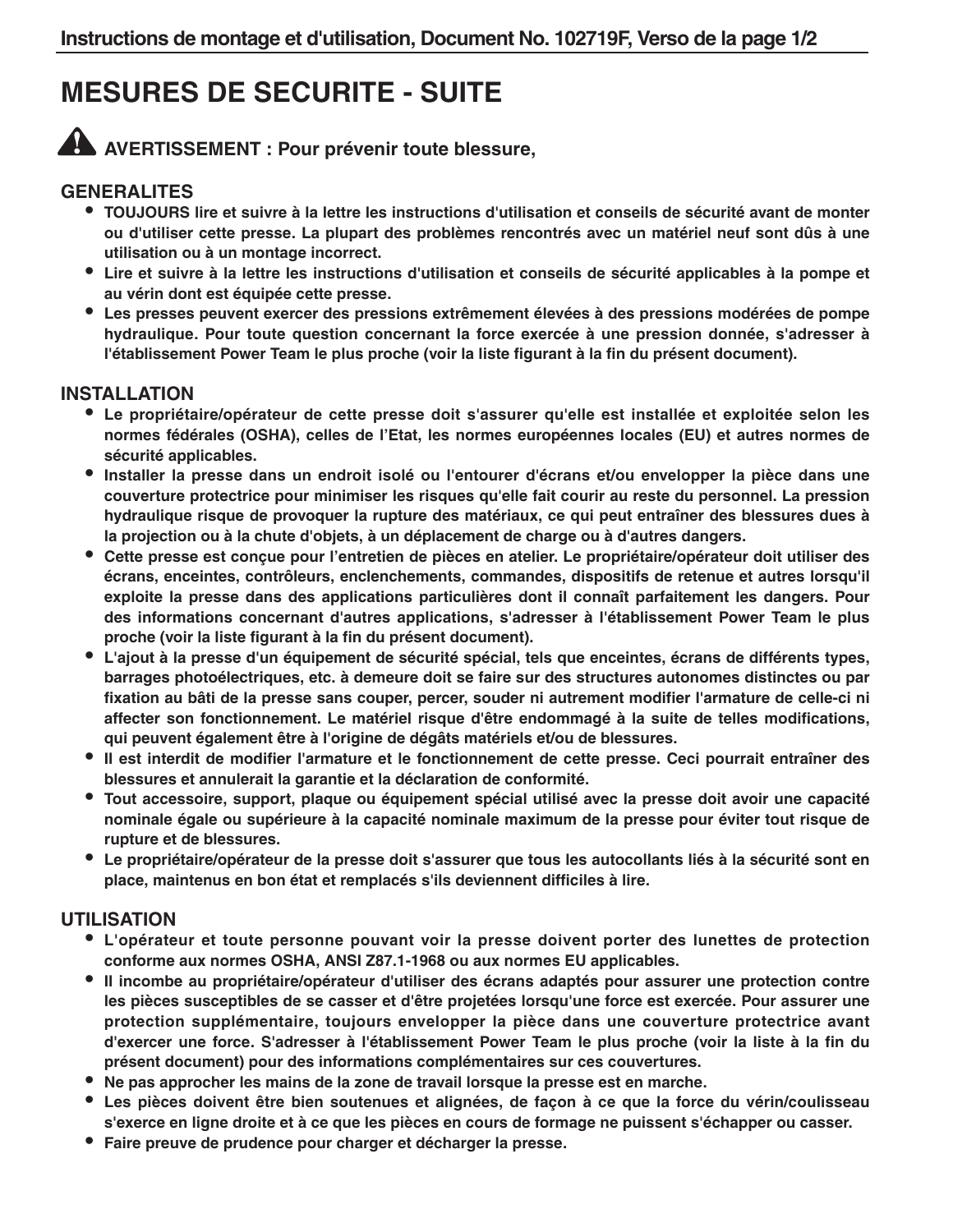## **METHODES D'EXPLOITATION STANDARD DES PRESSES HYDRAULIQUES D'ATELIER**

#### **RELEVAGE ET ABAISSEMENT DE LA FAUSSE TABLE**

Les règles suivantes doivent être observées pour éviter les blessures :

- **•** Pour éviter tout glissement accidentel, ne pas exercer de pression hydraulique ni placer de pièces sur la table de la presse tant que les chevilles de support de fausse table ne sont pas en place et, sur les modèles équipés d'un système de levage à treuils et câbles, que tous les câbles ne sont pas détendus.
- **•** Retirer la pièce ou la charge avant de déplacer la fausse table pour éviter une rupture de câble.
- **•** Lors du relevage ou de l'abaissement de la fausse table, enfoncer complètement une cheville de support dans chaque montant avant et arrière, dans le trou qui se trouve en dessous de la fausse table à la position la plus élevée qui ne gênera pas la mise de la fausse table dans sa nouvelle position. Lâcher les chevilles de support une fois qu'elles sont en place. L'inobservation de cette prescription peut entraîner des blessures en cas de chute de la fausse table.
- **•** Lors du relevage de la fausse table, laisser les chevilles de support en place tant que la fausse table n'est pas relevée dans sa nouvelle position. Lâcher les chevilles de support une fois qu'elles sont en place. L'inobservation de cette prescription peut entraîner des blessures en cas de chute de la fausse table.
- **•** Eloigner les mains, les pieds, les jambes et les autres parties du corps du dessous de la fausse table, de la charge ou de la pièce. L'inobservation de cette prescription peut entraîner des blessures.
- **•** Sur les modèles équipés d'un système de levage à treuils et câbles, examiner les câbles de levage sur toute leur longueur au moins une fois tous les trois mois et remplacer ceux qui paraissent effilochés, usés ou écrasés. Les câbles doivent se déplacer facilement sur les poulies et celles-ci tourner librement. Un entretien correct des câbles contribue à éviter une rupture accidentelle de ceux-ci.
- **•** Examiner l'ensemble de la presse avant de s'en servir. Réparer ou remplacer les éléments usés ou endommagés. Resserrer la boulonnerie desserrée.

| Page No. | 2/2               |
|----------|-------------------|
| Rév. 2   | Date: 15 Feb 2005 |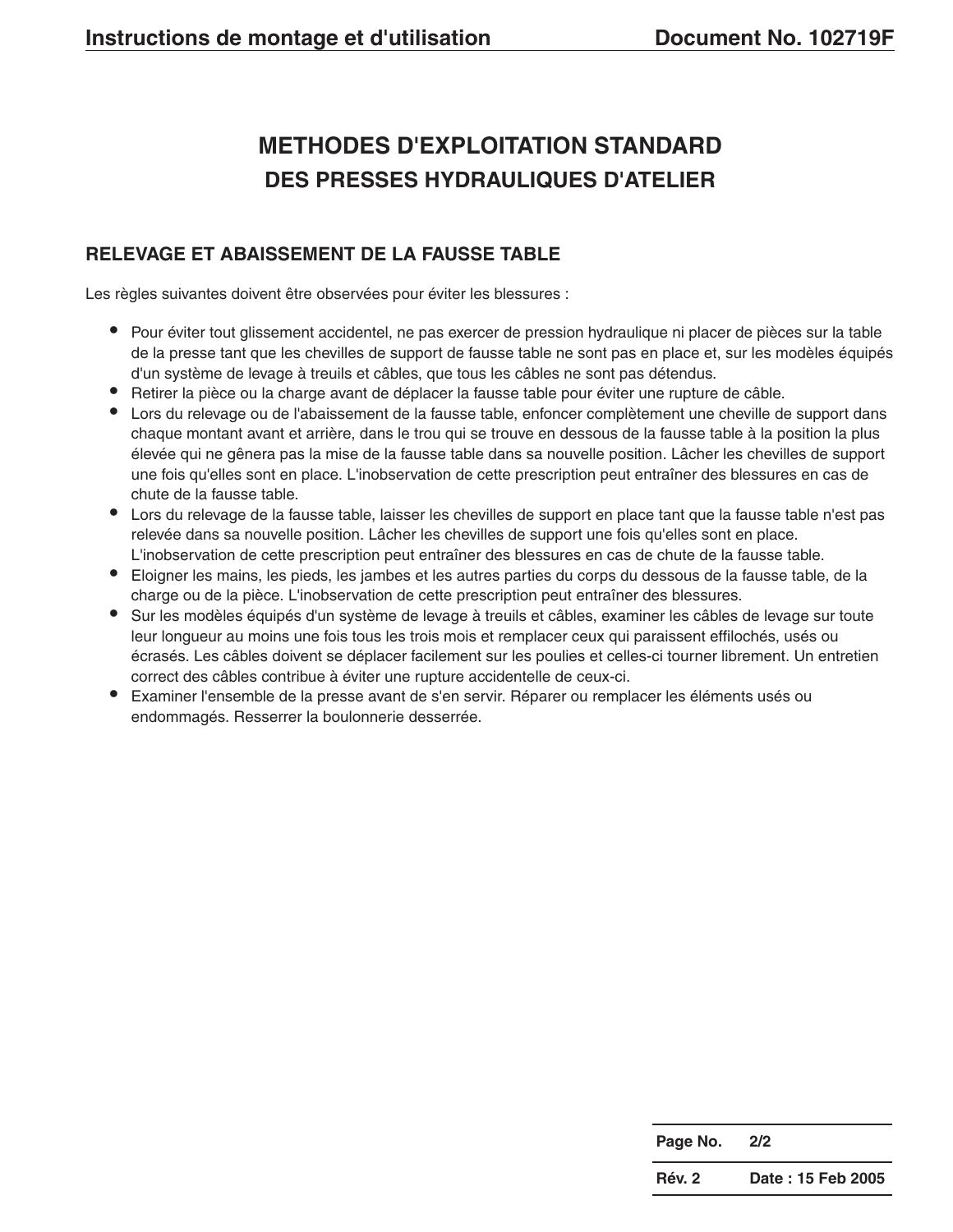### **ETABLISSEMENTS POWER TEAM**





*SPX Corporation-Fluid Power 5885 11th Street Rockford, IL 61109-3699 USA Telephone: 1-815-874-5556 FAX: 1-815-874-7853*

*Cust. Service/Order Entry Tel: 1-800-541-1418 FAX: 1-800-288-7031 E-mail: info@fluidpower.spx.com*

*Technical Services Tel: 1-800-477-8326 FAX: 1-800-765-8326*



*212 Jiang Ning Road CATIC Tower 23C Shanghai 200041, China Tel: 86 (21) 5289 5858 FAX: 86 (21) 5289 5866 E-mail: info.asia@fluidpower.spx.com*



*7 Gul Circle Singapore 629563 Singapore Tel: (65) 6265-3343 FAX: (65) 6265-6646 E-mail: info.asia@fluidpower.spx.com*



*Albert Thijsstraat 12 6471 WX Eygelshoven Netherlands Tel: 31 (45) 5678877 FAX: 31 (45) 5678878 E-mail: info.europe@fluidpower.spx.com*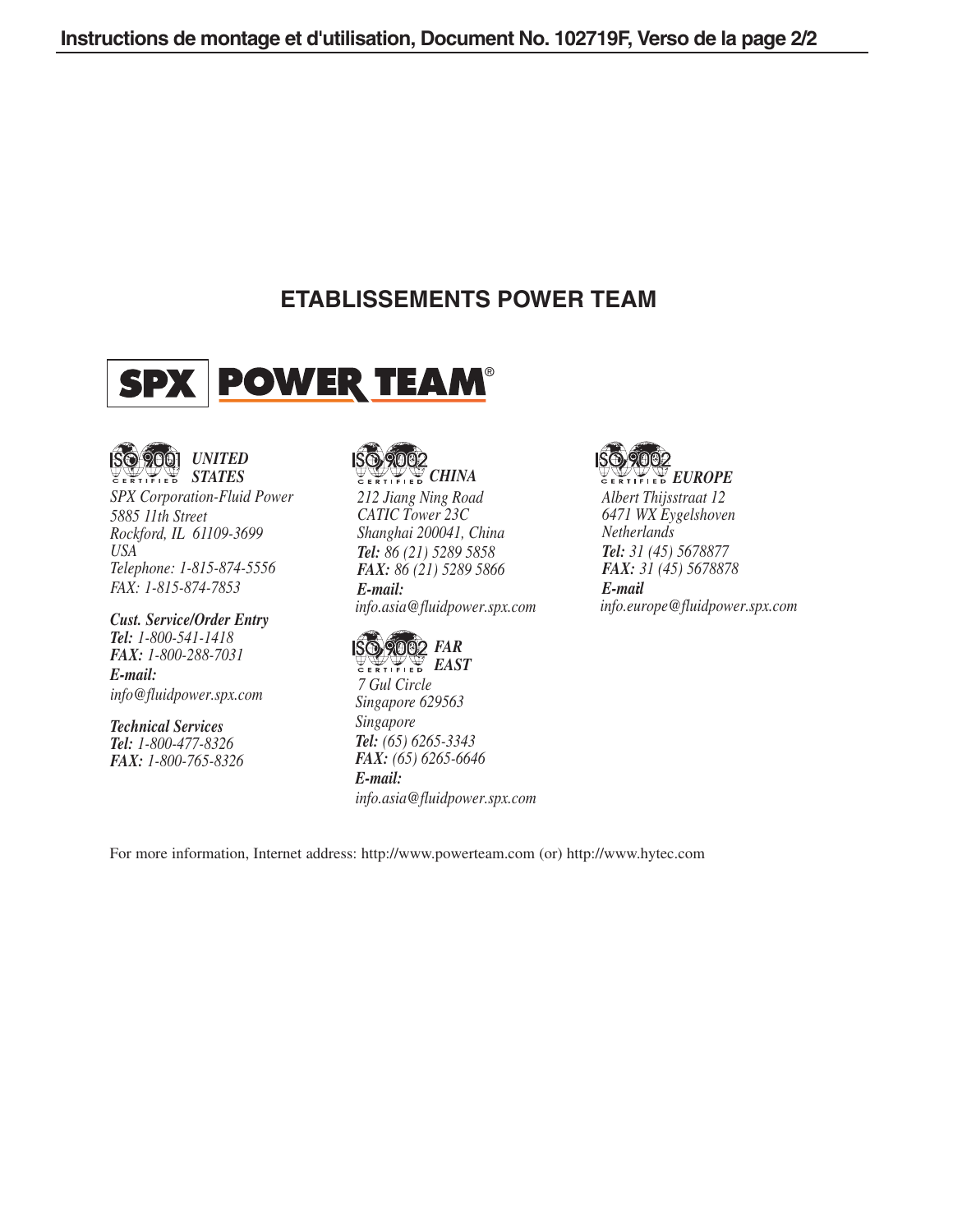

*SPX Corporation 5885 11th Street Rockford, IL 61109-3699 USA*

*Internet Address: http://www.powerteam.com* *Tech. Services: (800) 477-8326 Fax: (800) 765-8326 Order Entry: (800) 541-1418 Fax: (800) 288-7031*

**Formular Nr. 102719-D**

**Montage- und Bedienungsanleitung für:**

|               | SPM1014-PE102 SP10    |               | SPF <sub>10</sub> |
|---------------|-----------------------|---------------|-------------------|
|               | 60826 210324 SPF55    |               | SPF100            |
|               | 210325 211200         | <b>SPF200</b> |                   |
|               | 211220 211593 SPM1010 |               |                   |
| 222480 222481 |                       |               |                   |

## **WERKSTATTPRESSENRAHMEN**

®

## **ERKLÄRUNG DER SICHERHEITSSYMBOLE**

**Sicherheitssymbole weisen auf Handlungen hin, deren Durchführung bzw. Unterlassung zu Körperverletzungen führen können. Es ist daher sehr wichtig, daß die Erläuterungen zu diesen Sicherheitssymbolen gelesen und verstanden werden.**



**GEFAHR - Dieses Symbol wird nur dann verwendet, wenn die Durchführung bzw. die Unterlassung einer Handlung zu ernsthaften Körperverletzungen oder zum Tod führt.**



**WARNUNG - Dieses Symbol weist auf eine Handlung hin, deren Durchführung bzw. Unterlassung zu ernsthaften Körperverletzungen führen kann.**

**WICHTIG - "Wichtig" wird verwendet, wenn die Durchführung bzw. Unterlassung einer Handlung entweder sofort oder über längere Zeit hinweg zu einem Geräteausfall führen kann.**

### **SICHERHEITSMASSNAHMEN**

Diese Anleitungen erklären dem Endverbraucher die Anwendung des Geräts. Viele Probleme mit neuen Geräten entstehen aufgrund unvorschriftsmäßiger Bedienung oder unsachgemäßer Installation. Eine detaillierte Teileliste oder die Adresse eines autorisierten Hydraulik-Service-Zentrums erhalten Sie bei Ihrer nächsten Power Team-Niederlassung. Eine Liste aller Power Team-Niederlassungen befindet sich am Ende dieser Anleitung.



**WARNUNG: Es liegt im Verantwortungsbereich des Bedienungspersonals, die folgenden Sicherheitsanleitungen zu lesen und sich gründlich mit ihnen vertraut zu machen.**

- **• Dieses Gerät darf nur von qualifiziertem Bedienungspersonal installiert, bedient, eingestellt, gewartet, gereinigt, repariert oder transportiert werden.**
- **• Diese Teile sind für allgemeine Anwendungen in einer normalen Umgebung ausgelegt. Sie wurden nicht ausdrücklich für das Heben oder die Beförderung von Menschen, landwirtschaftlichen und nahrungsmittelverarbeitenden Maschinen, bestimmten Arten fahrbarer Geräte oder für den Einsatz in speziellen Arbeitsgebieten (z.B. in einem explosionsgefährdeten, leicht entzündlichem oder korrosiven Umfeld) konzipiert. Nur der Anwender kann über die Eignung der Geräte unter solchen Bedingungen bzw. in einem solch extremen Umfeld entscheiden. Power Team stellt Informationen zur Verfügung, die das Treffen dieser Entscheidungen erleichtern. Blatt** 1 von 0

|                   | Didll         | VUILZ               |
|-------------------|---------------|---------------------|
| © SPX Corporation |               |                     |
|                   | <b>Rev. 1</b> | Datum: 1. Dez. 1996 |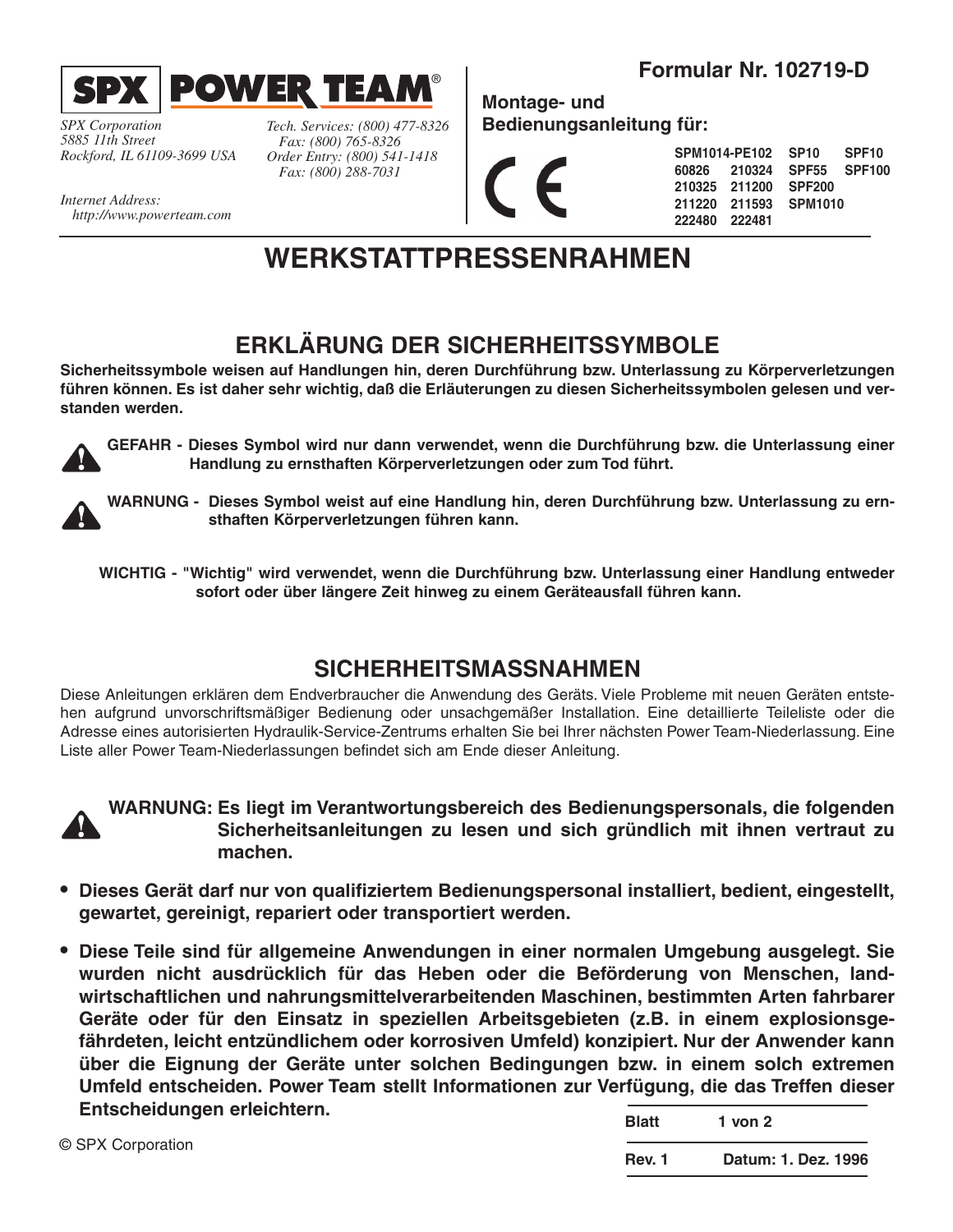## **SICHERHEITSMASSNAHMEN - (FORTSETZUNG)**

## **WARNUNG: Zur Vermeidung von Körperverletzungen bitte folgendes beachten:**

#### **ALLGEMEINES**

- **• Vor der Montage oder dem Betrieb dieser Presse IMMER die Bedienungsanleitung und Sicherheitsmaßnahmen lesen und sorgfältig befolgen. Die meisten Probleme mit neuen Geräten entstehen aufgrund unvorschriftsmäßiger Bedienung oder unsachgemäßer Montage.**
- **• Die Bedienungsanleitungen und Sicherheitsmaßnahmen für die Pumpe und den Zylinder, die mit dieser Presse eingesetzt wurden, sind sorgfältig zu lesen und zu befolgen.**
- **• Pressen können sehr hohe Druckkräfte bei mäßigen Hydraulikpumpendrücken ausüben. Fragen darüber, wieviel Druckkraft bei einem gegebenen Hydraulikdruck ausgeübt wird, beantwortet Ihnen Ihre nächste Power Team-Niederlassung (siehe Liste am Ende dieser Anleitung).**

#### **AUFSTELLUNG**

- **• Vom Besitzer/Bediener dieser Presse ist zu gewährleisten, daß sie gemäß den Sicherheitsstandards der US-Bundesbehörde OSHA, der US-Bundesstaaten, der Europäischen Union (EU) und anderen zutreffenden Sicherheitsstandards montiert und betrieben wird.**
- **• Die Presse ist an einem isolierten Ort aufzustellen oder abzuschirmen, und/oder das Werkstück ist mit einer Sicherheitsdecke zu umwickeln, um die Gefahr für Personen zu minimieren. Hydraulikdrücke können zum Brechen von Materialien führen, und die dadurch fallenden oder durch die Luft fliegenden Gegenstände, verrutschenden Lasten und anderen Gefahren können zu Körperverletzungen führen.**
- **• Diese Presse ist für Anwendungen in der Werkstatt ausgelegt. Falls die Presse für bestimmte Anwendungen eingesetzt wird, deren Gefahren am besten dem Besitzer/Bediener bekannt sind, so muß dieser die entsprechenden Schutzeinrichtungen, Schutzeinfassungen, Überwachungsgeräte, Verriegelungen, Steuerungen, Haltevorrichtungen bzw. anderen Sicherheitsvorrichtungen verwenden. Informationen zu anderen Anwendungen erhalten Sie von Ihrer nächsten Power Team-Niederlassung (siehe Liste am Ende dieser Anleitung).**
- **• Werden bestimmte Sicherheitsvorrichtungen mit der Presse eingesetzt, z.B. permanente Schutzeinfassungen, -abdeckungen, -abschirmungen, Lichtblockierungen, usw., so sind sie an separaten, freistehenden Bauten anzubringen oder an den Pressenrahmen zu klemmen. Es dürfen hierbei keinerlei Arbeiten in Form von Einschnitten, Bohrungen, Schweißarbeiten oder anderen Eingriffen an der Presse vorgenommen werden, die ihre Konstruktion oder Funktion beeinträchtigen. Solche Modifikationen können zu Geräteschäden bzw. Körperverletzungen führen.**
- **• Modifikationen an der Konstruktion bzw. Funktion dieser Presse sind nicht gestattet, führen zum Verlust der Garantie, können zu Körperverletzungen führen und setzen die Einschlußerklärung außer Kraft.**
- **• Um das Brechen von Materialien und mögliche Körperverletzungen zu verhindern, müssen alle mit der Presse verwendeten Zubehörteile, Spannvorrichtungen, Platten oder Sondergeräte für eine maximale Nenndruckkraft ausgelegt sein, die der maximalen Nenndruckkraft der Presse entspricht bzw. sie überschreitet.**
- **• Vom Besitzer/Bediener der Presse ist zu gewährleisten, daß alle Sicherheitsaufkleber angebracht, gewartet und bei Unleserlichkeit ersetzt werden.**

#### **BETRIEB**

- **• Der Bediener der Presse sowie alle Personen in Sichtweite der Presse müssen Schutzbrillen tragen, die den Anforderungen der OSHA, ANSI Z87.1-1968 oder entsprechenden EU-Standards entsprechen.**
- **• Es liegt im Verantwortungsbereich des Besitzers/Bedieners der Presse, für entsprechende Schutzeinrichtungen gegen Teile zu sorgen, die unter Ausübung von Druck brechen oder bersten können. Als zusätzliche Schutzmaßnahme sollte das Werkstück immer mit einer Schutzdecke umhüllt werden, bevor Druck ausgeübt wird. Weitere Informationen zu Schutzdecken erhalten Sie von Ihrer nächsten Power Team-Niederlassung (siehe Liste am Ende dieser Anleitung).**
- **• Während eines Preßvorgangs sollte darauf geachtet werden, daß die Hände dem Arbeitsbereich ferngehalten werden.**
- **• Werkstücke müssen gut gestützt und ausgerichtet sein, so daß die Zylinder- bzw. Stößelkraft gerade ausgeübt wird, ohne daß die zu pressenden Teile herausrutschen oder brechen können.**
- **• Beim Be- und Entladen der Presse vorsichtig vorgehen.**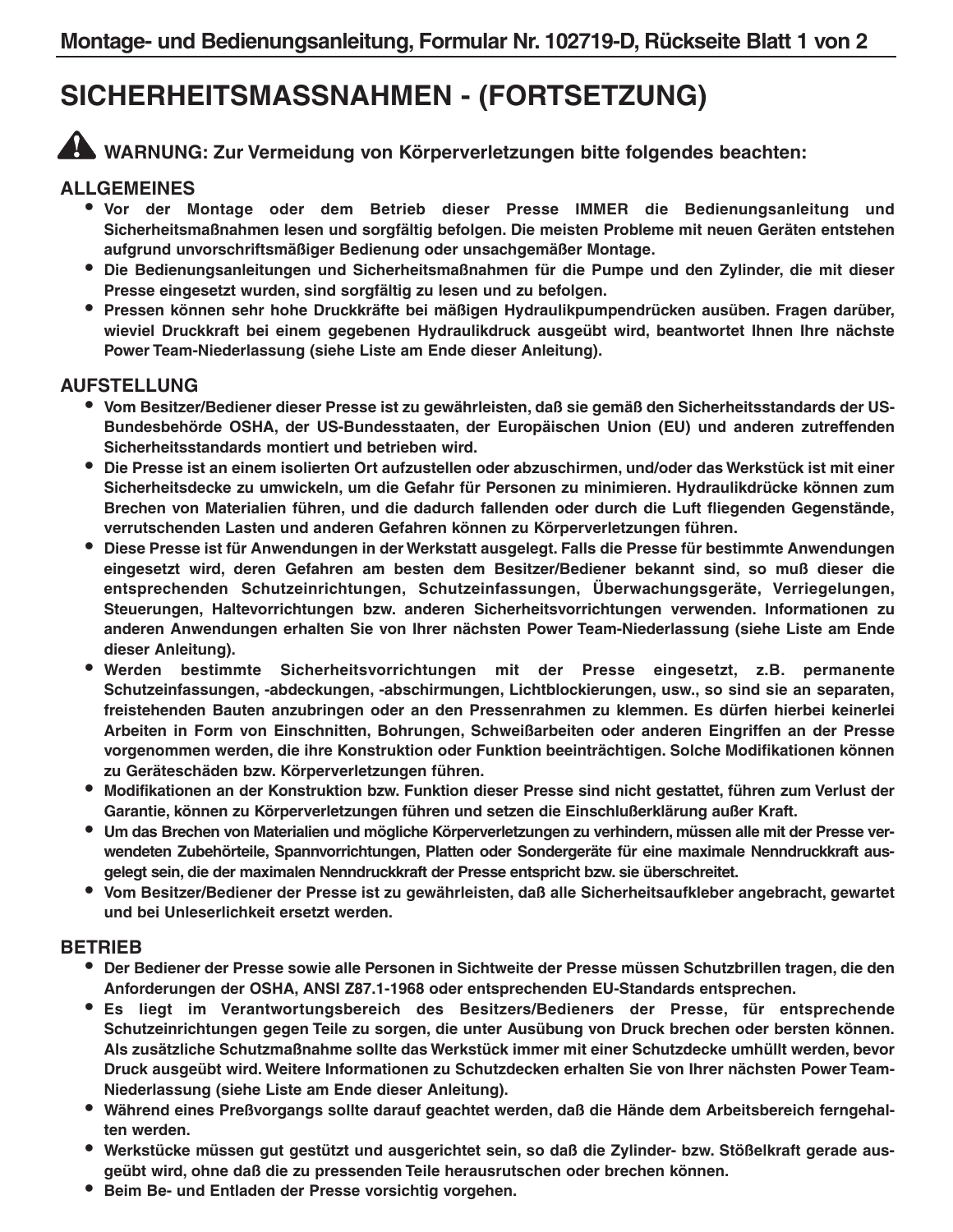## **STANDARDMÄSSIGE BETRIEBSVERFAHREN FÜR HYDRAULISCHE WERKSTATT-DRUCKPRESSEN**

#### **HEBEN UND ABSENKEN DER TRAVERSE**



**WARNUNG: Zur Vermeidung von Körperverletzungen bitte folgendes beachten:**

**•Um ein versehentliches Abrutschen zu vermeiden, keinen Hydraulikdruck ausüben und keine Werkstücke auf den Arbeitstisch legen, bis die Stützstifte der Traverse eingesetzt und (bei Modellen mit einem WindenundKabelhubsystem) alle Kabel schlaff sind.**

**•Um das Reißen des Kabels zu verhindern, das Werkstück oder die Last entfernen, bevor die Traverse verset ztwird.**

**•Beim Heben oder Absenken der Traverse einen Stützstift ganz durch jeden vorderen und hinteren Ständer indas höchstmögliche Loch stecken, bei dem keine Behinderung durch die neue Traversenposition erfolgt. NachEinsetzen der Stützstifte die Hände zurückziehen, da es sonst bei einem Herabfallen der Traverse zuKörperverletzungen kommen kann.**

**•Beim Anheben der Traverse die Stützstifte eingesetzt lassen, bis die Traverse in ihre neue Position ange hobenist. Nach Einsetzen der Stützstifte die Hände zurückziehen, da es sonst bei einem Herabfallen der Traverse zuKörperverletzungen kommen kann.**

**•Darauf achten, daß Hände, Füße, Beine und andere Körperteile nicht unter die Traverse, die Last oder dasWerkstück geraten. Bei Nichtbeachtung kann es zu Körperverletzungen kommen.**

**•Bei Modellen mit einem Winden- und Kabelhubsystem die gesamte Länge der Hubkabel mindestens alle dreiMonate untersuchen und alle Kabel ersetzen, die durchgescheuert, abgenutzt oder gequetscht erscheinen.Die Kabel müssen richtig auf den Kabelrollen laufen, und die Kabelrollen müssen sich frei drehen können.Eine sachgemäße Wartung der Kabel hilft, einen Kabelbruch zu verhindern.**

**•Die gesamte Presseneinheit vor jedem Gebrauch untersuchen. Verschlissene oder beschädigte Teile ersetzen. Lose Befestigungsteile festziehen.**

| <b>Blatt</b>  | $2$ von $2$         |
|---------------|---------------------|
| <b>Rev. 1</b> | Datum: 1. Dez. 1996 |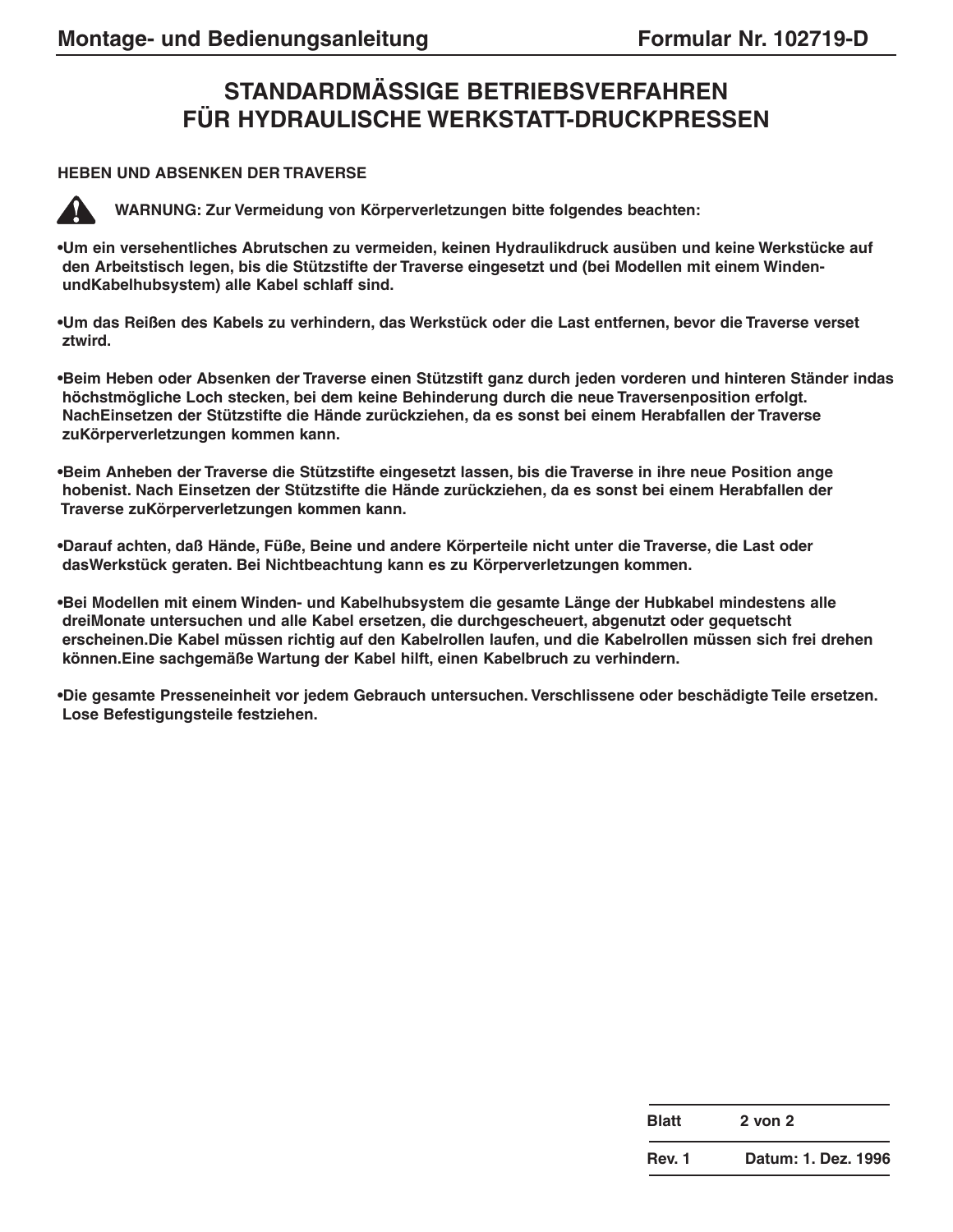### **POWER TEAM EINRICHTUNGEN**





*SPX Corporation-Fluid Power 5885 11th Street Rockford, IL 61109-3699 USA Telephone: 1-815-874-5556 FAX: 1-815-874-7853*

#### *Cust. Service/Order Entry Tel: 1-800-541-1418 FAX: 1-800-288-7031*

*E-mail: info@fluidpower.spx.com*

*Technical Services Tel: 1-800-477-8326 FAX: 1-800-765-8326*

*212 Jiang Ning Road CATIC Tower 23C Shanghai 200041, China Tel: 86 (21) 5289 5858 FAX: 86 (21) 5289 5866 E-mail: info.asia@fluidpower.spx.com*



*7 Gul Circle Singapore 629563 Singapore Tel: (65) 6265-3343 FAX: (65) 6265-6646 E-mail: info.asia@fluidpower.spx.com*



*Albert Thijsstraat 12 6471 WX Eygelshoven Netherlands Tel: 31 (45) 5678877 FAX: 31 (45) 5678878 E-mail: info.europe@fluidpower.spx.com*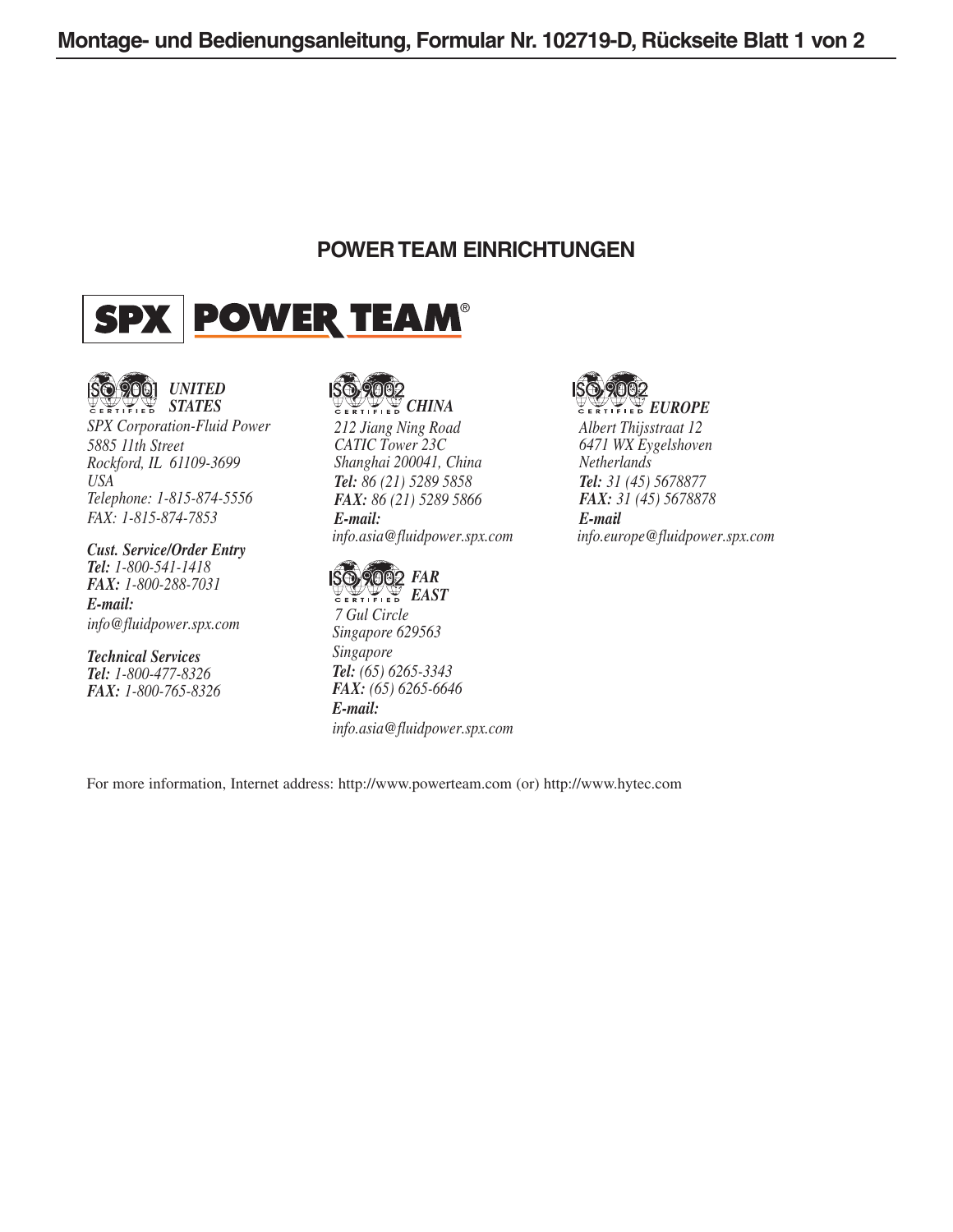



*SPX Corporation 5885 11th Street Rockford, IL 61109-3699 USA* *Tech. Services: (800) 477-8326 Fax: (800) 765-8326 Order Entry: (800) 541-1418 Fax: (800) 288-7031*

**Instrucciones de ensamblaje y utilización para:**

|               |                      | SPM1014-PE102 SP10 SPF10  |  |
|---------------|----------------------|---------------------------|--|
|               |                      | 60826 210324 SPF55 SPF100 |  |
|               | 210325 211200 SPF200 |                           |  |
|               |                      | 211220 211593 SPM1010     |  |
| 222480 222481 |                      |                           |  |

*Internet Address: http://www.powerteam.com*

## **ARMAZONES DE PRENSAS DE TALLER**

### **DEFINICIONES DE SEGURIDAD**

**Los símbolos de seguridad se utilizan para identificar cualquier acción que pueda causar lesiones personales. Es muy importante que se lea y entienda estos símbolos de seguridad.**

**PELIGRO: Se usa sólo cuandos sus actos o la omisión de los mismos pueden causar lesiones graves o provocar la muerte a las personas.**

**ADVERTENCIA: Se utiliza para describir cualquier acción u omisión que pued e producir una lesión grave.**

**IMPORTANTE: Se usa cuando la acción u omisión puede causar desperfectos en los equipos, ya sean inmediatos o durante períodos prolongados.**

### **PRECAUCIONES DE SEGURIDAD**

Estas instrucciones se destinan a las necesidades de los usuarios finales. Muchos problemas con equipos nuevos los causan una instalación o utilización inadecuadas . Para obtener una lista de piezas detallada o para localizar un Centro Autorizado de Servicio Hidráulico de Power Team, póngase en contacto con los establecimientos más cercanos de Power Team. Al final de este documento existe una lista de establecimientos Power Team.



**ADVERTENCIA: El operador tiene la responsabilidad de leeer y entender las normas de seguridad que siguen**

- **• Sólo operadores cualificados deberán instalar, utilizar, ajustar, mantener, limpiar, reparar o transportar esta maquinaria.**
- **• Estos componentes se diseñaron para uso general en ambientes normales. Estos componentes no se diseñaron específicamente para elevar y desplazar personas, maquinaria para alimentos agrícolas, ciertos tipos de maquinaria móvil o ambientes especiales de trabajo tales como: explosivo, inflamable o corrosivo. Sólo el usuario puede decidir lo apropiado de esta maquinaria en estas condiciones o estos ambientes extremos. Power Team proporcionará la información necesaria para ayudar a que se tomen estas decisiones.**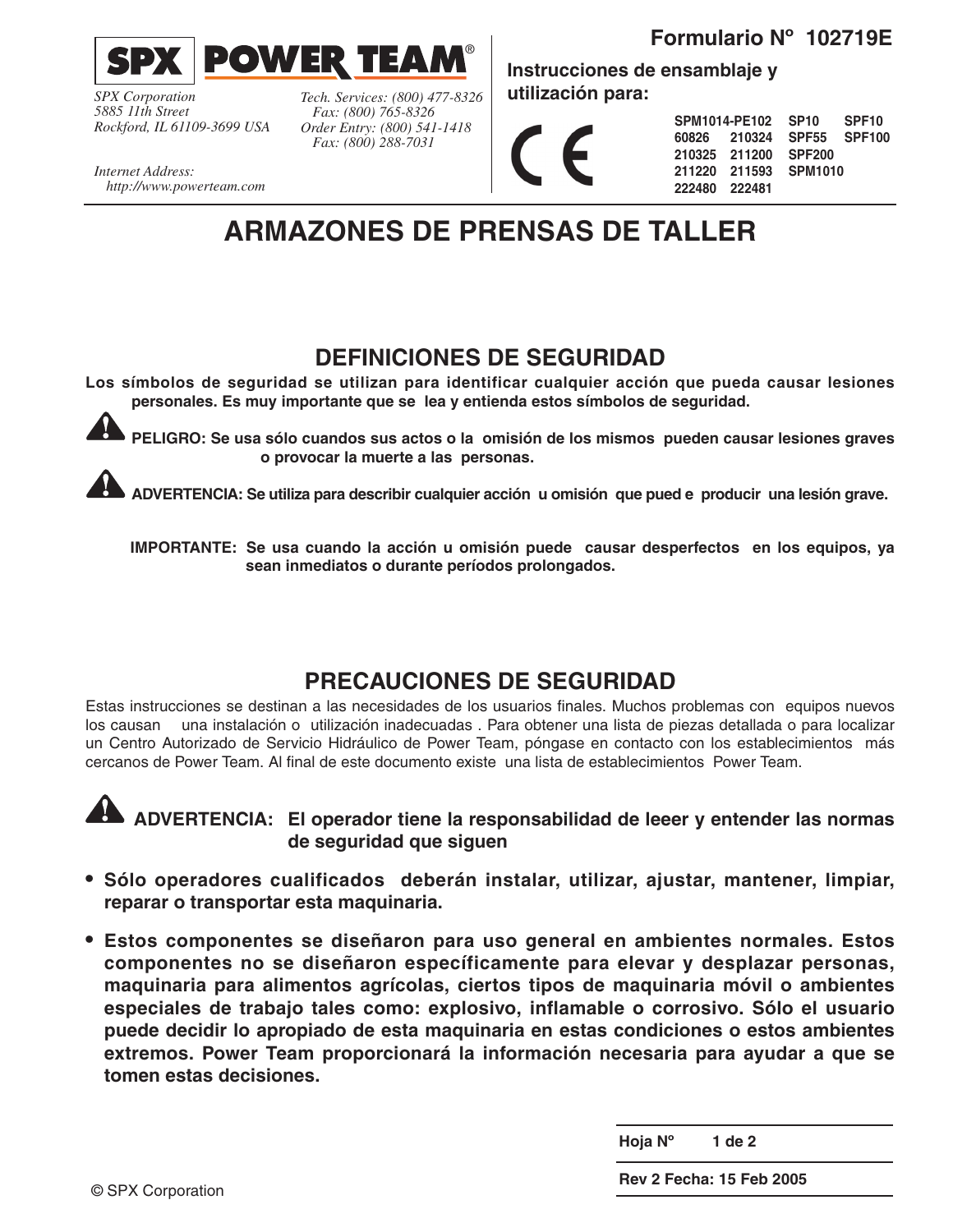## **PRECAUCIONES DE SEGURIDAD CONTINUACIÓN**

## **ADVERTENCIA: Para ayudar a evitar lesiones personales**

#### **GENERALIDADES**

- **• Lea y siga SIEMPRE cuidadosamente las instrucciones de utilización y las precauciones de seguridad antes de ensamblar o utilizar esta prensa. La mayoría de los problemas causados por los nuevos equipos se deben al ensamblaje o utilización incorrectos.**
- **• Lea y siga con cuidado las instrucciones de utilización y las precauciones de seguridad correspondientes a la bomba y el cilindro que se usan con esta prensa.**
- **• Las prensas pueden ejercer fuerzas extremadamente grandes a presiones moderadas de la bomba hidráulica. Si tiene alguna duda respecto a la cantidad de fuerza que se ejerce a una presión dada, póngase en contacto con su establecimiento Power Team más cercano (vea la lista al final de este documento).**

#### **CONFIGURACIÓN**

- **• El propietario u operador de esta prensa deberá observar que se instale y use de conformidad a las normas federales (OSHA), las estatales, las europeas locales (UE ) y otros reglamentos de seguridad aplicables.**
- **• Instale la prensa en un lugar aislado o coloque protecciones y/o envuelva la pieza de trabajo en una cubierta de seguridad para minimizar los peligros a personas . La presión hidráulica puede provocar que ciertos materiales se quiebren, lesionando a las personas debido a objetos que vuelan o caen, al desplazamiento de cargas y otros peligros.**
- **• Esta prensa se diseñó para aplicaciones de mantenimiento de taller. El propietario y/o el operador deberán usar salvaguardas, recintos, monitores, entrelazamientos, controles, restricciones y otros dispositivos al utilizar esta prensa para aplicaciones específicas con peligros conocidos por ellos. Para obtener información relativa a otras aplicaciones, póngase en contacto con los establecimientos Power Team más cercanos (vea la lista al final del documento)**
- **• Las adiciones a la prensa de equipos de seguridad específicos, tales como recintos permanentes, salvaguardas o escudos, cortinas ligeras, etc, deberán hacerse en estructuras separadas y autónomas, o sujetarse al armazón de la prensa sin cortes, perforaciones, soldadura o alguna otra modificación de las estructuras de la prensa o modificación de sus funciones. Esos cambios pueden causar daños a los equipos y/o lesiones personales.**
- **• Las modificaciones de la estructura y las funciones de esta prensa no se permiten, anulan la garantía, pueden causar lesiones personales e invalidan la Declaración de Incorporación.**
- **• Los accesorios de la prensa, los aditamentos, las placas o los equipos especiales utilizados con ella deberán tener un valor nominal de tonelaje máximo igual o mayor que el de la prensa o podrán producirse roturas y quizá lesiones.**
- **• El propietario y/o el operador de la prensa deberán asegurarse que se instalen todas las inscripciones relacionadas con la seguridad, que se mantengan en buen estado y se reemplacen cuando resulte difícil leerlas.**

#### **FUNCIONAMIENTO**

- **• El operador de la prensa y todos los que estén dentro del radio de visión del dispositivo deberán usar gafas protectoras que satisfagan los requisitos OSHA, ANSI Z87.1-1968 o las normas europeas aplicables.**
- **• El propietario y/o el operador tendrán la responsabilidad de utilizar salvaguardas apropiadas para contener piezas que pudieran romperse o volar cuando se les aplique fuerza. Para obtener una protección adicional, envuelva siempre la pieza de trabajo en una cubierta de protección antes de aplicar la fuerza. Póngase en contacto con los establecimientos Power Team más cercanos (vea la lista al final de este documento) para obtener más información sobre las cubiertas protectoras.**
- **• Mantenga sus manos fuera de la zona de trabajo durante una operación con la prensa.**
- **• Las piezas de trabajo deberán estar bien soportadas y alineadas de tal modo que la fuerza del cilindro y el arriete se ejerzan en línea recta y que las piezas troqueladas no puedan deslizarse ni romperse.**
- **• Tenga cuidado al cargar y descargar la prensa.**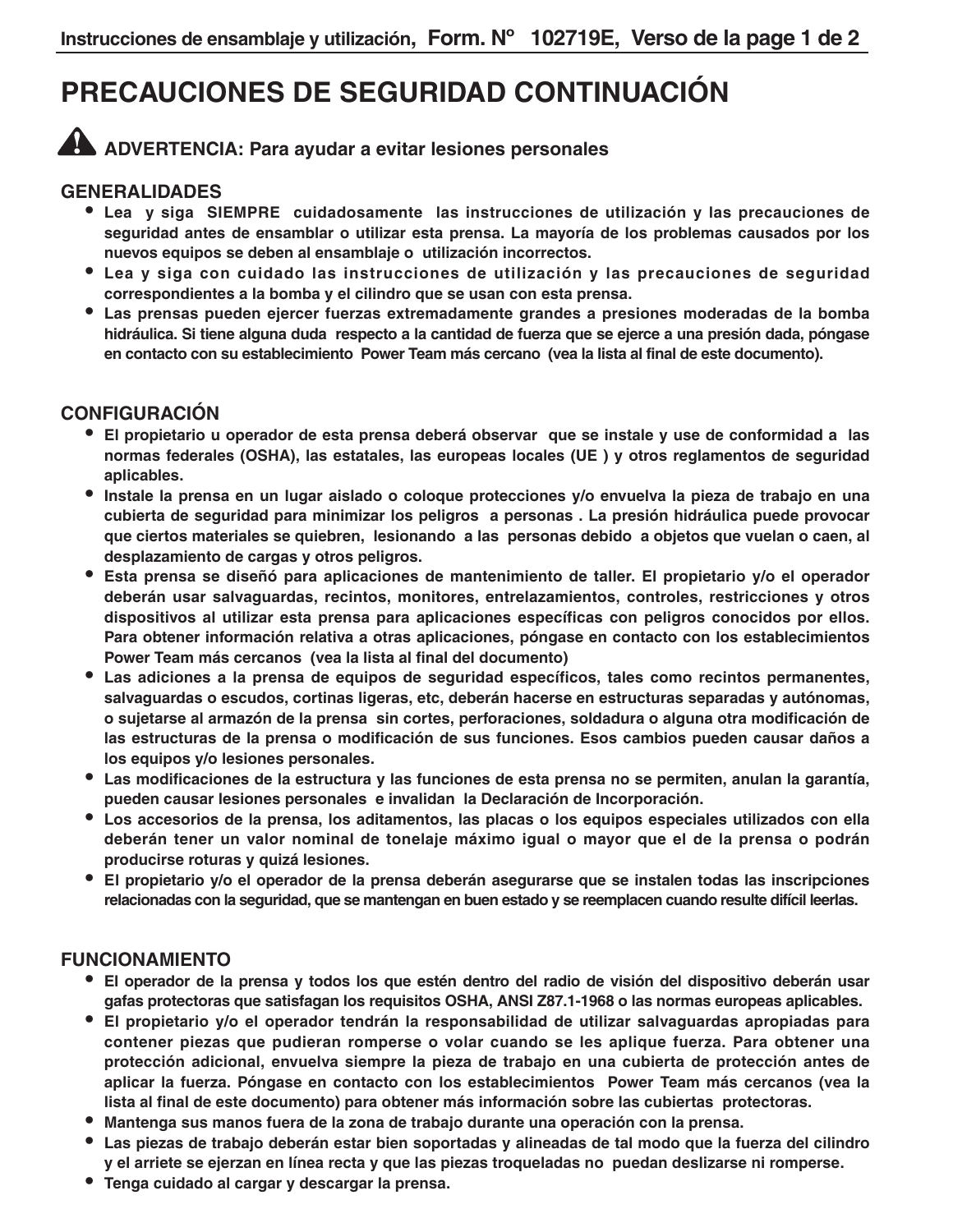## **PROCEDIMIENTOS ESTÁNDARES DE FUNCIONAMIENTO PARA PRENSAS CONFORMADORAS HIDRÁULICAS DE TALLER**

### **ELEVACIÓN Y DESCENSO DEL TRAVESAÑO**

## **ADVERTENCIA: Ayuda para evitar lesiones personales**

- **•** Para evitar deslizamientos accidentales, no aplique fuerza hidráulica ni coloque piezas de trabajo en el lecho de la prensa hasta que los pasadores de soporte del travesaño estén en su sitio y, en modelos que utilicen un malacate y un sistema elevador de cable, que todos los cables estén flojos.
- **•** Retire la pieza de trabajo o la carga antes de desplazar el travesaño para evitar que se rompa el cable.
- **•** Al elevar o hacer descender el travesaño, haga pasar un pasador de soporte completamente a través de cada puntal frontal y posterior, en el orificio más alto bajo el travesaño que no obstaculice su nueva ubicación. Retire las manos de los pasadores de soporte después de que estén en sus lugares apropiados. El no hacerlo podría resultar en lesiones personales si el travesaño se cae.
- **•** Cuando eleve el travesaño, deje los pasadores de soporte en su sitio hasta que se encuentre en su nueva posición. Retire las manos de los pasadores de soporte después de que éstos estén en sus lugares. El no hacerlo podría causar lesiones personales si el travesaño cayera.
- **•** Mantenga las manos, los pies, las piernas y otras partes del cuerpo fuera de la zona que esté bajo el travesaño, las cargas o las piezas de trabajo. El no hacerlo podría provocar lesiones personales.
- **•** En los modelos que usen un malacate y un cable elevador, inspeccione todo el tramo de los cables de levantamiento al menos una vez por trimestre y reemplácelos cuando parezcan estar deshilachados, desgastados o aplastados. Los cables deberán correr en las poleas con facilidad y estas últimas deberán girar con toda libertad. El mantenimiento correcto del cable ayuda a prevenir roturas accidentales del cable.
- **•** Inspeccione todo el conjunto de la prensa antes de cada utilización. Repare o reemplace los componentes desgastados o dañados. Apriete los sujetadores que estén flojos.

**Hoja Nº 2 de 2**

**Rev 2 Fecha: 15 Feb 2005**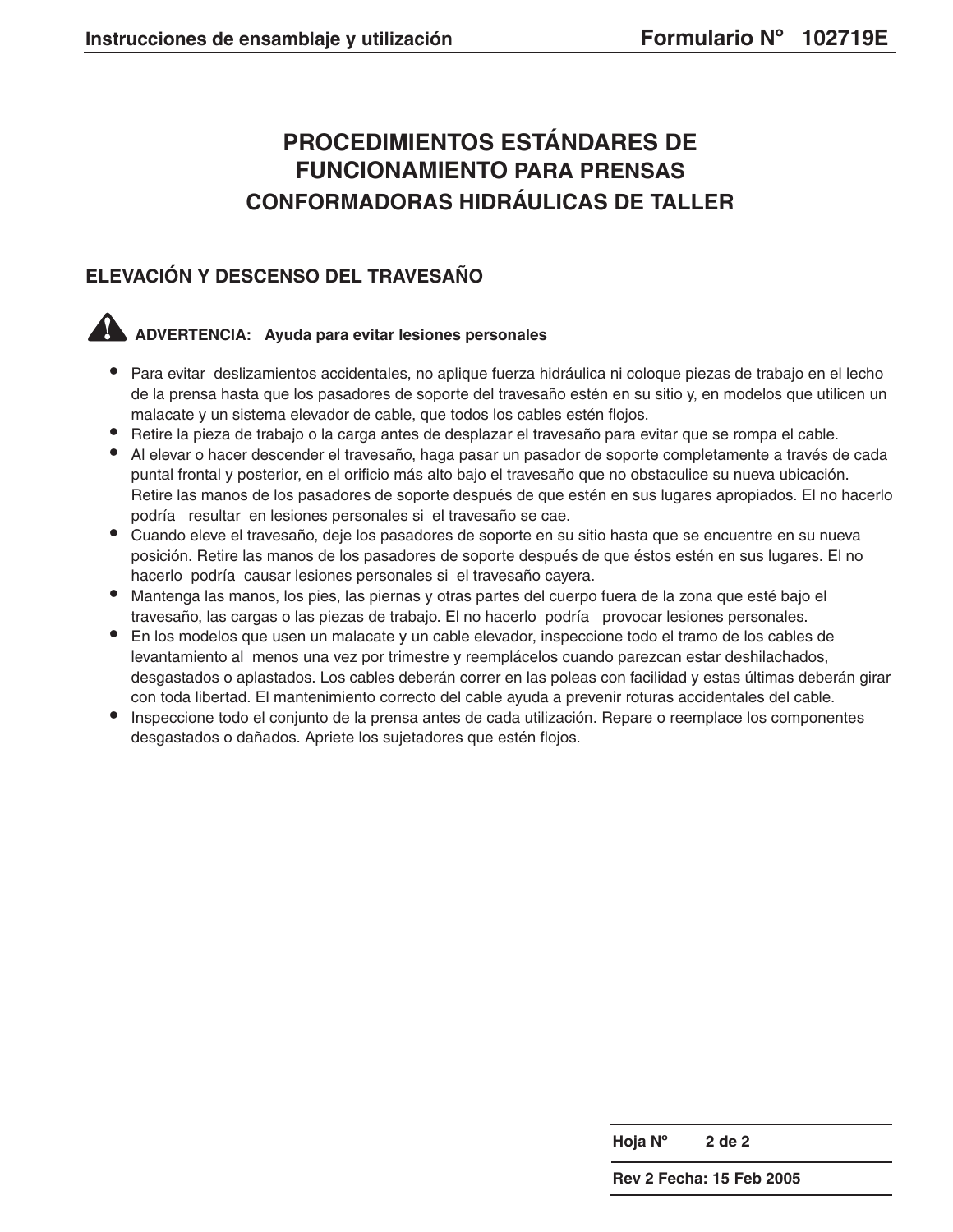### **DISTRIBUIDORES DE POWER TEAM**





*SPX Corporation-Fluid Power 5885 11th Street Rockford, IL 61109-3699 USA Telephone: 1-815-874-5556 FAX: 1-815-874-7853*

#### *Cust. Service/Order Entry Tel: 1-800-541-1418 FAX: 1-800-288-7031 E-mail:*

*info@fluidpower.spx.com*

*Technical Services Tel: 1-800-477-8326 FAX: 1-800-765-8326*



*212 Jiang Ning Road CATIC Tower 23C Shanghai 200041, China Tel: 86 (21) 5289 5858 FAX: 86 (21) 5289 5866 E-mail: info.asia@fluidpower.spx.com*



*EAST 7 Gul Circle Singapore 629563 Singapore Tel: (65) 6265-3343 FAX: (65) 6265-6646 E-mail: info.asia@fluidpower.spx.com*



*Albert Thijsstraat 12 6471 WX Eygelshoven Netherlands Tel: 31 (45) 5678877 FAX: 31 (45) 5678878 E-mail: info.europe@fluidpower.spx.com*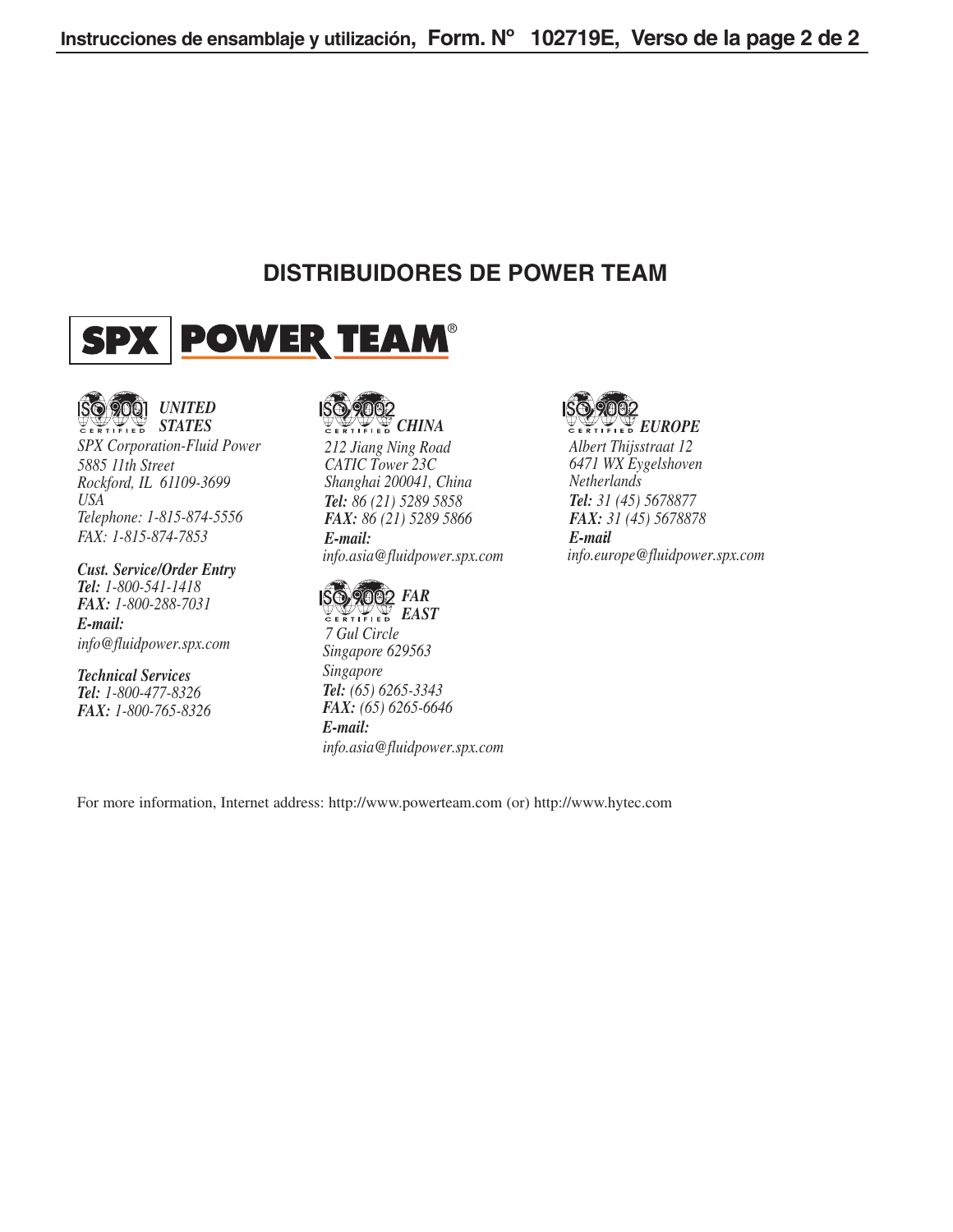**Formulier nr. 102719NL**



*SPX Corporation 5885 11th Street Rockford, IL 61109-3699 USA*

*Tech. Services: (800) 477-8326 Fax: (800) 765-8326 Order Entry: (800) 541-1418 Fax: (800) 288-7031*

**enBedieningsvoorschriften voor:**

**Assemblage**

**SPM1014-PE102 60826 210324 210325 211200 211220 211593 222480 222481 SP10 SPF10 SPF55 SPF100 SPF200 SPM1010**

*Internet Address: http://www.powerteam.com*

## **PERSFRAMES VOOR DE WERKPLAATS**

®

### **DEFINITIES VAN VEILIGHEIDSVOORZORGEN**

**Veiligheidssymbolen worden gebruikt voor het identificeren van iedere handeling - of gebrek daaraan diepersoonlijk letsel kan veroorzaken. Het is van het allergrootste belang dat u deze veiligheidssymbolendoorneemt en begrijpt.**

**GEVAAR - Gevaar wordt alleen gebruikt wanneer uw handeling of verzuim ernstig letsel of de dood zalveroorzaken.**

**WAARSCHUWING - Waarschuwing wordt gebruikt om een handeling of verzuim aan te duidenwaaruit ernstig letsel kan voortvloeien.**

**BELANGRIJK - Belangrijk wordt gebruikt wanneer een handeling of verzuim een defect aan deapparatuur kan veroorzaken, hetzij onmiddellijk of na verloop van tijd.**

### **VEILIGHEIDSVOORZORGEN**

Deze instructies zijn bestemd voor de eindgebruiker. Talrijke problemen met nieuwe apparatuur worden veroorzaaktdoor onjuist gebruik of installatie. Voor een gedetailleerde lijst van onderdelen of om de lokatie van een erkend PowerTeam Hydraulic Service Center te kennen, neemt u contact op met de dichtstbijzijnde Power Team vestiging. Een lijstvan al de Power Team vestigingen bevindt zich aan het einde van dit document.



**WAARSCHUWING: Het is de verantwoordelijkheid van de gebruiker om deonderstaande veiligheidsvoorschriften te lezen en te begrijpen.**

- **Alleen bevoegd personeel mag deze machine installeren, gebruiken, bijstellen,onderhouden, reinigen, herstellen of vervoeren.**
- **Deze onderdelen zijn ontworpen voor algemeen gebruik, in een normale omgeving. Zijzijn niet specifiek ontworpen voor het opheffen en verplaatsen van personen, agri-foodmachines, bepaalde soorten mobiele machines of speciale werkomgevingen, zoalsexplosieve, ontvlambare of corrosieve omgevingen. Alleen de gebruiker kan oordelen ofde machine geschikt is om onder dergelijke voorwaarden of onder extremeomstandigheden te werken. Power Team zal u de nodige informatie verstrekken om dezebeslissingen te helpen nemen.**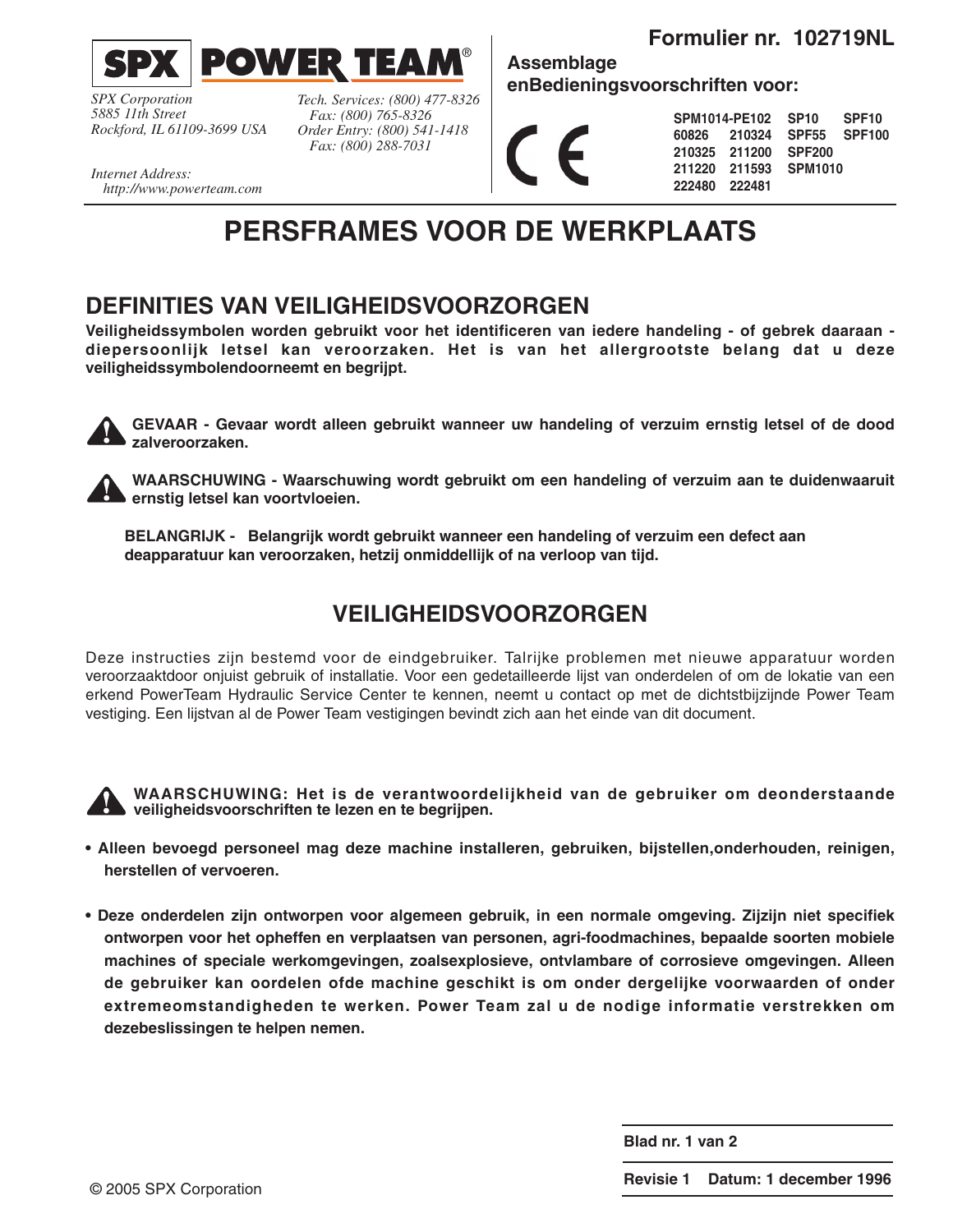## **VEILIGHEIDSVOORZORGEN, VERVOLG**

**WAARSCHUWING: Om persoonlijk letsel te vermijden,**

#### **ALGEMEEN**

- **ALTIJD de bedieningsvoorschriften lezen en nauwkeurig volgen alvorens te assembleren of de pers te gebruiken.De meeste problemen met nieuwe apparatuur worden veroorzaakt door incorrect gebruik of assemblage.**
- **Lees en volg nauwkeurig de bedieningsvoorschriften en veiligheidsvoorzieningen voor de pomp en cilinder die met deze pers worden gebruikt.**
- **Persen kunnen uiterst hoge krachten uitoefenen bij middelmatige hydraulische pompdruk. Indien uvragen mocht hebben betreffende de kracht die bij een gegeven druk wordt uitgeoefend, neem dancontact op met de dichtstbijzijnde Power Team vestiging (zie lijst aan het einde van dit document). OPSTELLEN**
- **De eigenaar/gebruiker van deze pers moet er op toezien dat het apparaat geïnstalleerd en gebruiktwordt volgens de federale (OSHA), staats-, plaatselijke Europese (EU) en andere veiligheidsnormen dievan toepassing zijn.**
- **Installeer de pers op een geïsoleerde plaats of scherm de pers af en/of wikkel het werkstuk in eenveiligheidsdeken om gevaar voor anderen tot een minimum te herleiden. Hydraulische druk kanmaterialen doen breken, wat lichamelijk letsel kan veroorzaken door rondvliegende voorwerpen,allende voorwerpen, verschuivende lasten en andere gevaren.**
- **Deze pers is ontworpen voor onderhoudstoepassingen in de werkplaats. Beschermkasten,afsluitingen, controletoestellen, vergrendelingssystemen, bedieningsorganen, restricties en anderemiddelen moeten door de eigenaar/gebruiker worden gebruikt wanneer deze pers gebruikt wordt voorspecifieke toepassingen die gevaren inhouden die het best gekend zijn door de eigenaar/gebruiker.Voor informatie over andere toepassingen, neem contact op met de dichtstbijzijnde Power Team vestiging (zie lijst aan het einde van dit document).**
- **Wanneer specifieke veiligheidsapparatuur, zoals permanente afsluitingen, beschermkasten ofbeschermkappen, lichtgordijnen, enz. worden aangebracht, moeten deze zich op afzonderlijke, vrijstaandestructuren bevinden, of aan het persframe zelf worden bevestigd zonder snijden, drillen lassen of welkeandere methode dan ook die de structuur van de pers verandert of de functie ervan beïnvloedt. Dergelijkewijzigingen kunnen de apparatuur beschadigen en/of lichamelijk letsel veroorzaken.**
- **Wijzigingen in de structuur en functie van de pers zijn niet toegestaan, doen de garantie teniet, kunnenlichamelijk letsel veroorzaken, en doen de overeenkomstigheidsverklaring teniet.**
- **Alle persaccessoires, appendages, platen of speciale uitrusting die samen met de pers wordengebruikt, moeten een maximum laadgewicht hebben gelijk aan of hoger dan het maximumlaadvermogen van de pers, of een breuk en mogelijk letsel kunnen zich voordoen.**
- **De eigenaar/gebruiker van de pers moet ervoor zorgen dat alle veiligheids- en waarschuwingslabelsaangebracht worden en onderhouden zijn en vervangen worden wanneer ze moeilijk leesbaar worden.**

#### **GEBRUIK**

- **De gebruiker van de pers en personen die zich in het gezichtsveld van de pers bevinden, moetenoogbescherming dragen die voldoet aan de vereisten van OSHA, ANSI Z87.1-1968, of de toepasselijkenormen van de EU.**
- **Het is de verantwoordelijkheid van de eigenaar/gebruiker om geschikte bescherming te gebruiken teneindestukken op te vangen die zouden kunnen breken of uit elkaar vliegen wanneer kracht wordt uitgeoefend. Alsbijkomende bescherming moet het werkstuk altijd in een beschermende deken worden gewikkeldalvorens kracht uit te oefenen. Neem contact op met de dichtstbijzijnde Power Team vestiging (zie lijst aanhet einde van dit document) voor meer informatie over beschermende dekens.**
- **Handen uit de werkomgeving houden tijdens het persen.**
- **Werkstukken moeten goed worden ondersteund en in lijn gebracht zodat de kracht van de cilinder/ramrecht wordt uitgeoefend en de onderdelen die worden geperst niet kunnen wegschuiven of breken.**
- **Wees voorzichtig bij het laden en ontladen van de pers.**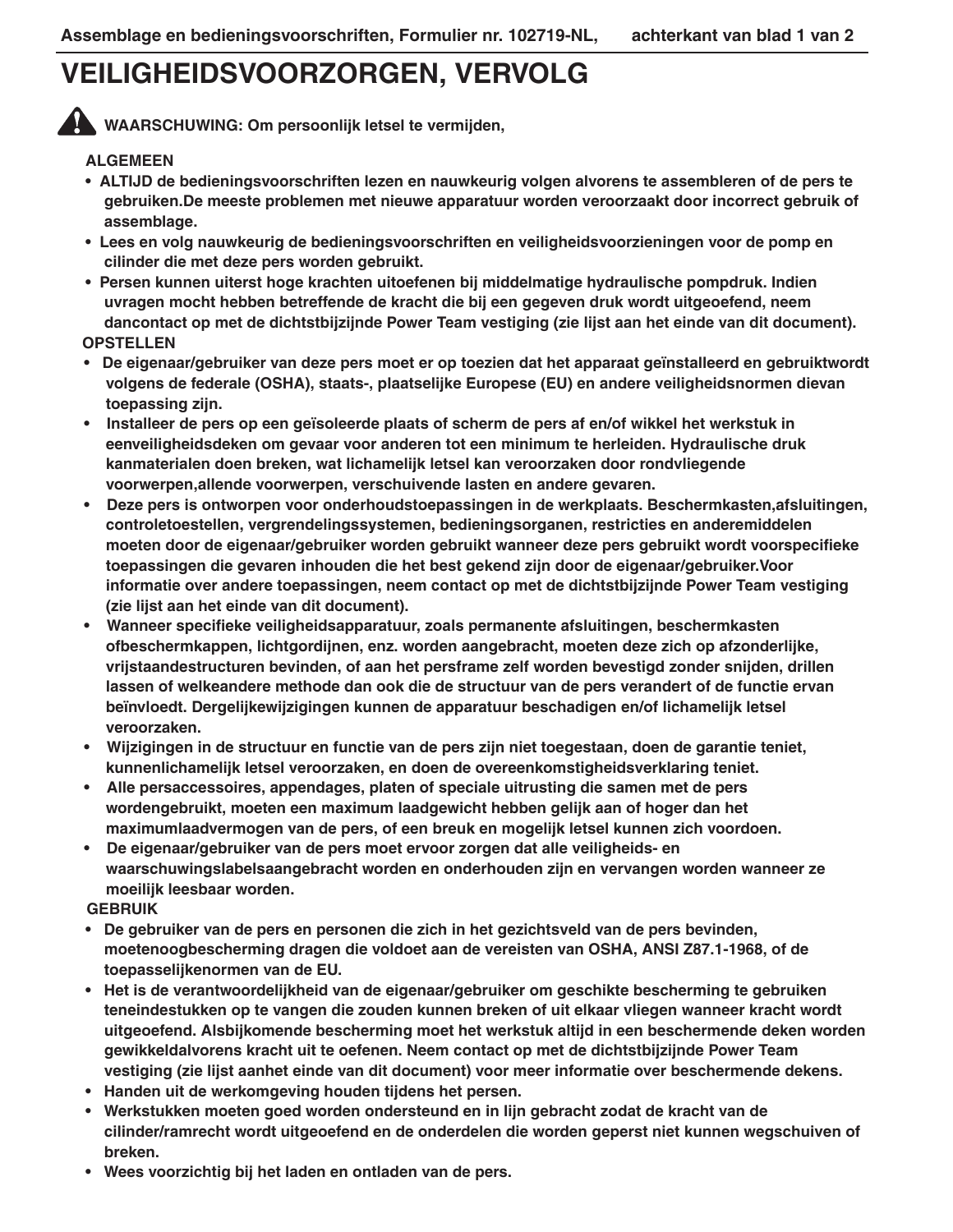## **STANDAARD BEDIENINGSPROCEDURESVOOR PERSEN ONDER HYDRAULISCHE DRUKVOOR DE WERKPLAATS**

#### **OMHOOG OF OMLAAG BRENGEN VAN DE TRAVERSE**

#### **WAARSCHUWING: Om persoonlijk letsel te vermijden,**

- **Om toevallig wegschuiven te voorkomen mag u geen hydraulische druk uitoefenen of werkstukken op hetpersbed leggen totdat de steunpennen in de traverse zijn aangebracht en, op modellen met een lierenkabelassemblage, alle kabels spanningsloos hangen.**
- **Verwijder het werkstuk of last alvorens u de traverse verplaatst om het breken van de kabel te vermijden.**
- **Bij het omhoog of omlaag brengen van de traverse, een steunpen helemaal doorheen de kolommen aan devoorkant en de achterkant brengen, in de hoogste opening onder de traverse die niet interfereert met denieuwe stand van de traverse. Handen van de steunpennen nemen nadat de pennen zijn aangebracht. Indienu dit niet doet, kunt u lichamelijk letsel oplopen als de steunbalk valt.**
- **Bij het omhoog brengen van de traverse, de steunpennen op hun plaats laten totdat de traverse op de nieuwepositie is gebracht. Handen van de steunpennen nemen nadat de pennen zijn aangebracht. Indien u dit nietdoet, kunt u lichamelijk letsel oplopen als de steunbalk valt.**
- **Handen, voeten, benen en andere lichaamsdelen niet onder de steunbalk, last of werkstuk houden. Indien u ditniet doet, kunt u lichamelijk letsel oplopen.**
- **Bij modellen met een lier- en kabelassemblage dient u de volledige lengte van de draagkabels tenminste omde drie maanden inspecteren en elke kabel die er rafelig, versleten of geplet uitziet te vervangen. De kabelsmoeten goed op de riemschijven lopen, en de riemschijven moeten kunnen draaien. Goed onderhoud van dekabels helpt om toevallig breken van een kabel te vermijden.**
- **Inspecteer de volledige presassemblage vóór elk gebruik. Repareer of vervang versleten of beschadigde onderdelen. Draai losse schroeven of bevestigers stevig aan.**

**Blad nr. 2 van 2**

**Revisie 1 Datum: 1 december 1996**